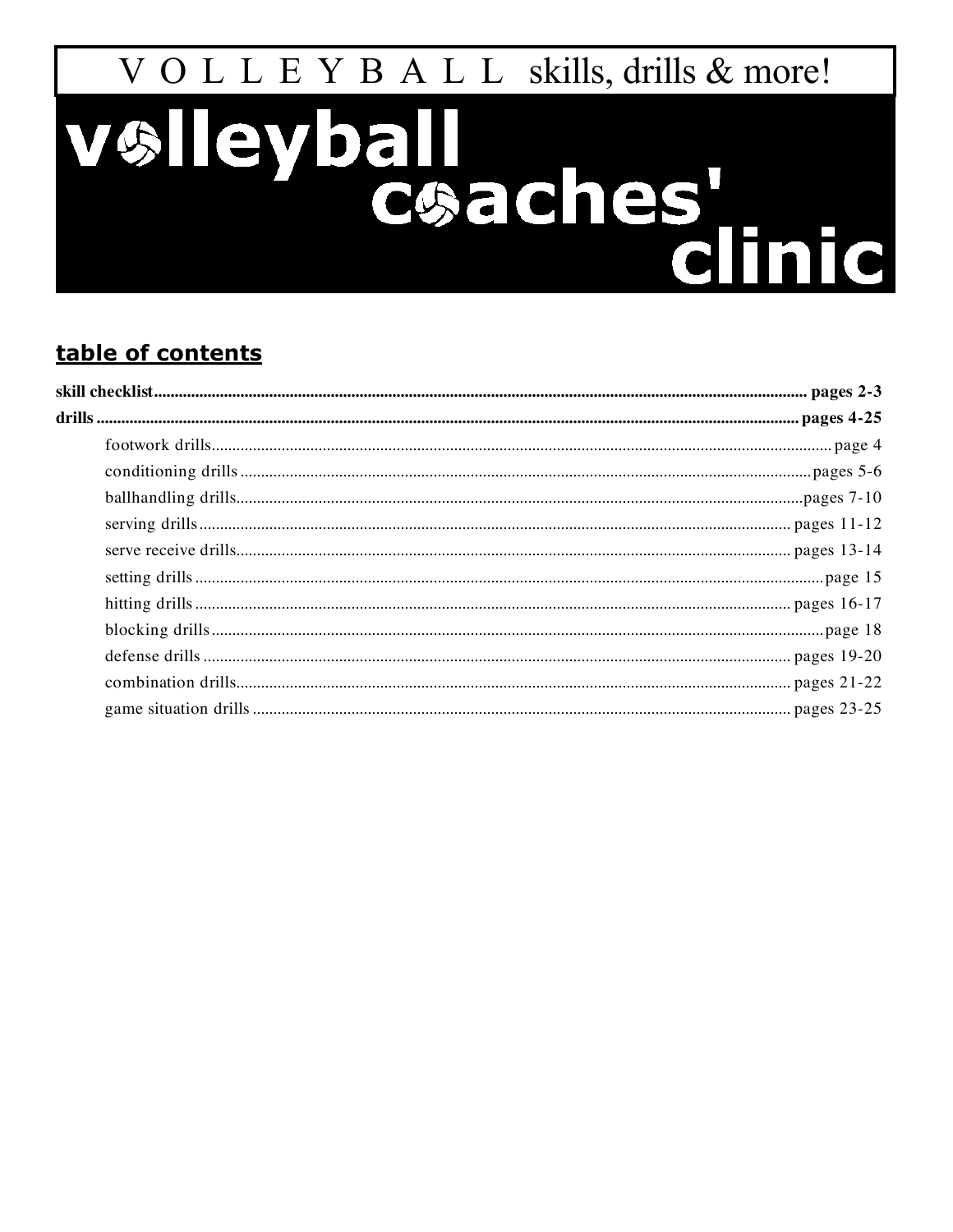# **fundamental skills checklist**

#### **serving**

- $\blacktriangledown$  *lift* palm flat and facing up, "lift" the ball not higher than a ball width (or two) above head
- ▼ *step* small, natural step with opposite foot (right-handers: step with left) taken at same time as ball is "lifted"
- *hand contact on ball* contact with palm, hand stiff
- ▼ *arm motion* swift, contact ball above head with hand slightly in front of tossing shoulder like throwing a ball
- weight transfer transfer weight from back foot to front foot, through the ball as you make contact
- ▼ *follow through* should be high, then arm will naturally come back down
- ▼ *cues* "present, step/toss, serve"

#### **forearm passing**

- ▼ *thumbs aligned* positioned side-by-side
- *hand-clasp* whatever feels natural, so long as thumbs are aligned (hand wrapped around fist, hand layed into other hand, fingers entwined, etc.)
- ▼ *where to contact ball (platform)* ball should be contacted on forearms, above the wrists and below the elbows
- *foot position* (base) feet at least shoulder width or a bit wider. bend at knees, not at waist to keep body and platform beneath the ball
- ▼ *shuffle to ball* in moving to where the ball is, shuffle your feet, keeping knees bent and hips/head in a straight, vertical line (not a line that bobs up and down)
- *step* to target once in position, step with whatever foot feels most comfortable (*best* to step from the right side of the court with right foot and from the left side with left foot), step in direction of target
- ▼ *arm motion* arms should not move higher than shoulders, do not swing arms. use very little arm motion DIRECT the ball to your target
- general body position relaxed shoulders, knees bent, stay down and do not stand up as you pass
- relax this is not a fast skill, should be done in a relaxed, controlled fashion... don't "stab" at ball, kind of "shovel" it to target

#### **overhand passing**

- ▼ *hand position* fingers spread and firm, hands in front of face.
- where to make contact contact with ball should be made in front of face
- ▼ *foot position* feet and body must be behind the ball, feet (base) should be comfortable and solid.
- ▼ *making contact* hands & fingers should remain firm and strong on contact, NOT soft like when you set a hitter.
- ▼ *follow through -* as contact is made, push the ball to your target by extending your arms out from your face.
- ▼ *be aggressive* this is an aggressive skill, you have to go to the ball with strong hands and push the ball away from you you will not be successful with this if you just allow the ball to come to you and you play it passively.

#### **setting**

- ▼ *hand position on ball* form a triangle on ball with thumbs and index fingers, then spread apart so that hands wrap around sides of ball
- ▼ *where to contact ball* hands should be up at forehead when contacting ball (if player takes hands away, ball should hit her in the forehead)... ALWAYS set from near the forehead, if the pass is low then get forehead low and set from there rather than just dropping hands and setting from chest or midsection
- ▼ *shoulders square with target* shoulders/hips should always face the *left-front* target (front or backsets)
- *foot position* you should set off of your right foot and follow thru onto your left foot
- ▼ *net position* (for setters) sprint to the setting zone on the net (the position between the middle front and right front hitters), get as close to the net as you can without touching it and as you reach this position, "hop" so that you are facing the players on your own court to see the pass coming in
- ▼ *body extension/follow through* extend out from feet all the way through hands (like a coil) when setting, you should hold your hands/arms out extended for just a brief moment after completing your set... like "superman" flying thru the air!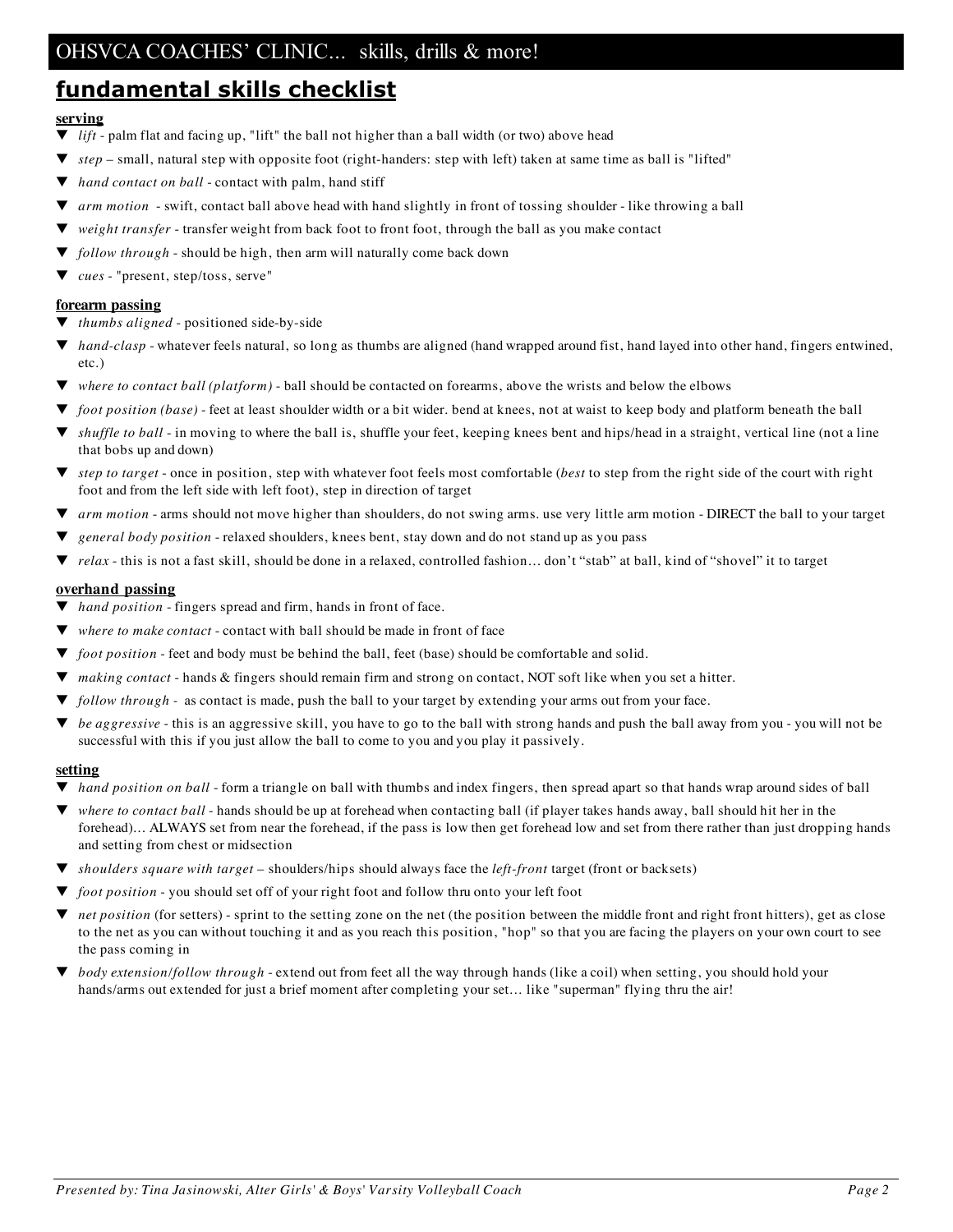# **fundamental skills checklist (continued)**

#### **hitting**

- ▼ *flamingo* these are the last two steps of your approach to hit and they should always be the same: a step-close, almost like a hop (very fast) - these steps should also "open" your hips up to the setter (as you actually hit the ball, you will "close" your hips to the net or your opponent's court)
- ▼ *heel/toe step & jump* "flamingo" steps should be heel to toe so that momentum is transferred upward
- ▼ *3 or 4-step approach* most hitters add a third (and sometimes fourth) step prior to finishing with their "flamingo" steps. these initial steps are generally larger steps designed to get the hitter TO where the ball is along the net
- explosive hitting is an explosive skill, not relaxed like passing
- *arm swing* both arms should come back pretty far on the back swing and then both go upward to the ball, cocking your hitting hand up and back, alongside but above your ear, keeping your elbow high
- *contact ball* reach high, contact the ball out in front of hitting shoulder (hitter should be able to see hand on ball, or she is probably too far in front of the ball)
- ▼ *hand on ball* open hand, fingers spread and make hand stiff ("like a board") contacting first with palm
- *wrist* snap snap wrist after initial hand contact on ball so that fingers come over the top to create topspin
- ▼ *follow through* follow all the way through ball so hitting hand finishes down at same hip (right hand, right hip)

#### **floor defense and skills**

- ▼ *base* the "base" position in defense is where players start out while the opponent begins their offense. in "base" players are simply protecting the court from "unexpected" occurrences (a errant pass coming over on the first hit, a setter's "dump", etc.)
- *read* as soon as you know the other team is going to set the ball (not send it over on a first or second hit), transition from "base" to a "read" position and try to "read" what the opponent is going to do: who they are setting and what that hitter might be able to do with the ball (tip it, hit it down the line, hit it cross-court, etc.). the higher the level of play, the more factors are taken into consideration in the read position
- ▼ *defense* the final phase of playing defense is just that, playing the ball. when the hitter makes contact, STOP your movement and get low (even if you're not in the right place) - if you're still moving it will be harder to play it
- ▼ *low position* once you get to your "read" position, touch the floor as the set goes to the hitter (or in drills as coach tosses ball up to hit)
- *feet to the ball* take as many steps as necessary to get to the ball run if you have to, but get TO the ball!
- *play ball* this should be done BEFORE using any floor skill (don't use floor skill to play ball)
- ▼ *use floor skill to recover* AFTER playing ball, use sprawl or barrel roll to get up from playing a low ball and guickly return to ready position to play next ball

#### **blocking**

- ▼ *hands* palms facing net, about shoulder height (middle-blockers: keep their hands a little higher, ready for a quick set); thumbs should be parallel to one another, pointing to the ceiling and fingers should be spread
- ▼ *footwork* stay close to the net while moving position to position along net, use the "push, drive, slant" method to get from one position to another ("push" away from your starting position with your inside foot; "drive" (or run) one or two quick steps toward the hitter's location on the net; "slant" both of your feet like a "hockey stop" into the position you want to block from - make sure you are slanting both feet at the same time)
- ▼ *jumping* when moving to block, or blocking from a stationary position, "load" your weight into a slight squat and jump from BOTH feet (especially when moving to the right/left) and jump straight up (not to the side, not into net)
- *body position* blocker's hips/shoulders should be facing to the middle-back of the opponent's court
- ▼ *arm movement* reach arms up and "press" from shoulders with a shrug-like motion
- ▼ *hands on ball* hands should be almost as far apart as the width of the ball and they should be firm. outside blockers should turn their outside hand in towards the middle of the court (to prevent deflection of the ball out of bounds). shorter players can use a "soft block": instead of the palms of their hands facing the net, their palms should face upward (the ball will be deflected upward off their palms and can be played by a defensive teammate)
- ▼ *follow through* when ball hits your hands, push it back across net (if possible, penetrate over net)… do not bend your elbows back and forward to penetrate the net, just "squeeze" your hands over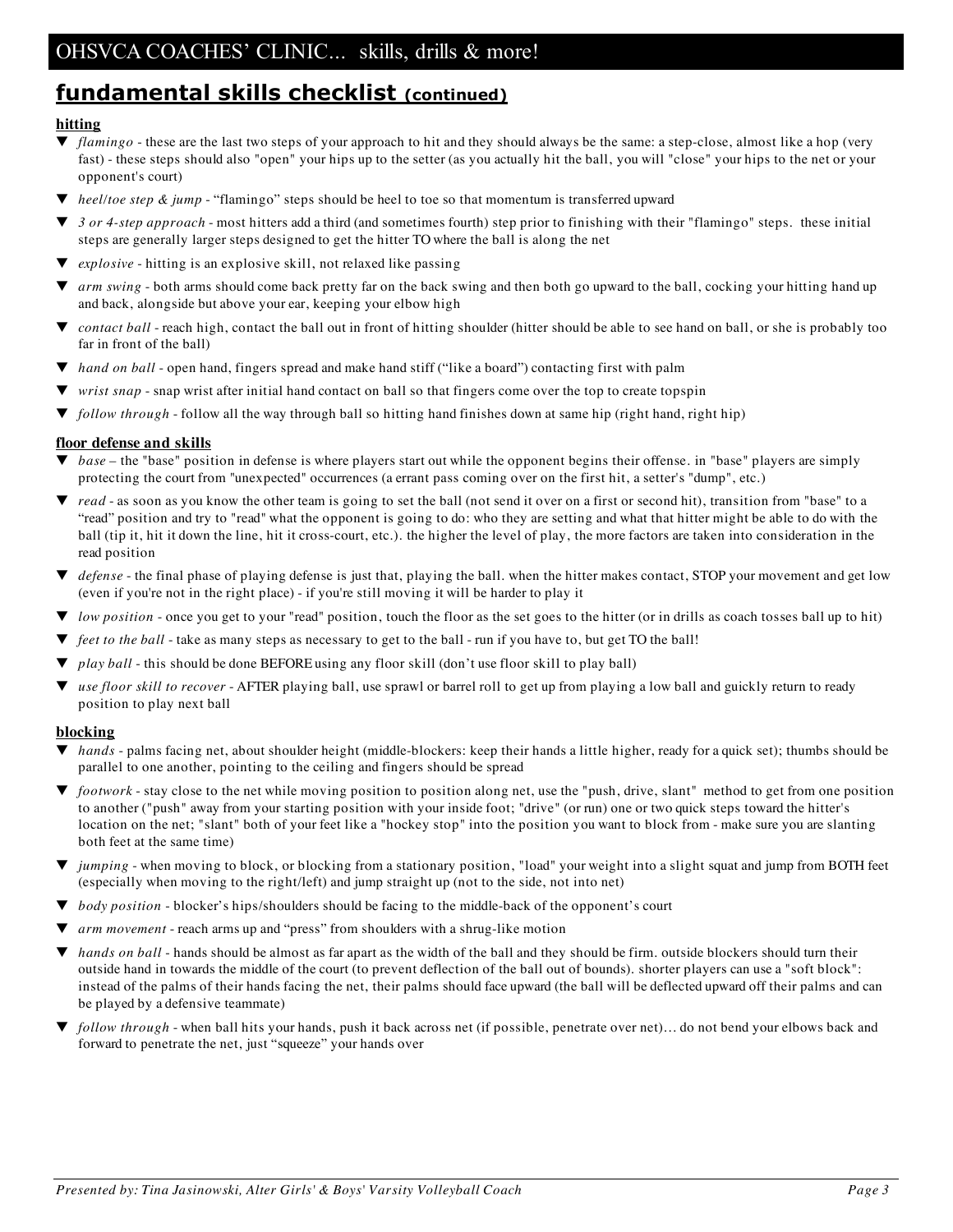# **footwork drills (GREAT for WARM-UPS)**

#### **Jump Rope**

One of the BEST footwork drills... Have players do a combination of regular, two-footed jumps; 1-footed jumps; "running" jumps (where they are actually running in place "thru" the jump rope - be careful that they are not skipping rope here, but actually running in place). You can also have them jump rope from one place to another (endline to net) or have them jump rope front and back or side to side over a line.

#### **"Clocks"**

Players create an imaginary "clock" on the floor and place themselves, facing 12, in the center of the clock where the hour & second hands intersect. Using only the numbers: 12, 3, 6 and 9, players will move to and from those called locations on the clock with the transition footwork they would use in a game. Each time the player reaches the 12, 3, 6 or 9 spot she goes into a ready position and simulates passing the ball, then does her footwork back to the center of the clock and repeats playing the ball. For variety, add other activities to certain numbers (rather than just passing). We use the following: 1) after moving back to the 6 position and playing the ball, the player does an approach jump to return to the center of the clock, 2) when moving out to the 3 position, the player does a blocking jump and then returns to the center to pass the ball (we also do the same to the 9 position), 3) when moving up to the 12 position, the player uses a defensive floor technique like a sprawl to reach 12, gets up and returns to the center to pass the ball.

#### **"Line Jumps"**

Players need to find a line on the floor. Have them do a sequence of 25 jumps side-to-side over the line on two feet, then 25 jumps side-to-side on their right, then 25 jumps side-to-side on their left. These jumps should be quick, touch and go. This can be done for time with the sequence being repeated until the time is up or can be used in a station or circuit drill.

#### **"+ Jumps"**

Players need to find a place on the floor where two lines or seams intersect to form a "+". Players start in one quadrant of the "+" (perhaps the lower, left one) and jump clockwise into each quadrant of the "+". Have them do a sequence of 25 touches to the floor with two feet, 25 touches on their right, 25 touches on their left and then reverse the direction and jump around the "+" counterclockwise. These jumps should be quick, touch and go. This can be done for time with the sequence being repeated until the time is up or can be used in a station or circuit drill.

#### **"Dot Jumps"**

Using tape or water-based paint, create "dots" or "x's" on the floor in the pattern of a five on a domino (the dots should be approximately 12- 18 inches apart from one another). Create sequences where players have to jump to each dot on the domino (two-footed, rt. foot & left foot). These jumps should be quick, touch and go. This can be done for time with the sequence being repeated until the time is up or can be used in a station or circuit drill.

#### **Defensive "base" to "play" Shuffles**

Have players start on court in "base" defensive position and shuffle front, sideways or backwards from "base" to "play" as you yell the positions out - you can throw in a "base" to "free" as well.

#### **Whistle Sprints**

Players line up on basketball endline. On your command they begin to "jog" then on your whistle, they sprint, whistle again and they return to jog (your whistles need to be kept close together since it's just the length of the basketball court). Use about 10 different activities in between the sprints: jog, side shuffles, karaoke/grapevine, high skips, etc. and make sure you have them side shuffle and grapevine both to their left and to their right!

#### **Block, Transition, Hit**

You can do this with about three or four players on each side of the net (just be watchful of players who jump "into" the net - you may want to just do one side). Players start at the net in a blocking position, they jump to block and then quickly (as quick as they can) transition back to the 10-foot line and do a hitting approach where they jump and swing as if hitting a ball. You can split your players up into groups and have one group do this 5x in a row: block/transition/hit, block/transition/hit,... 5x - then switch groups. Make sure they are doing this correctly and not just fast!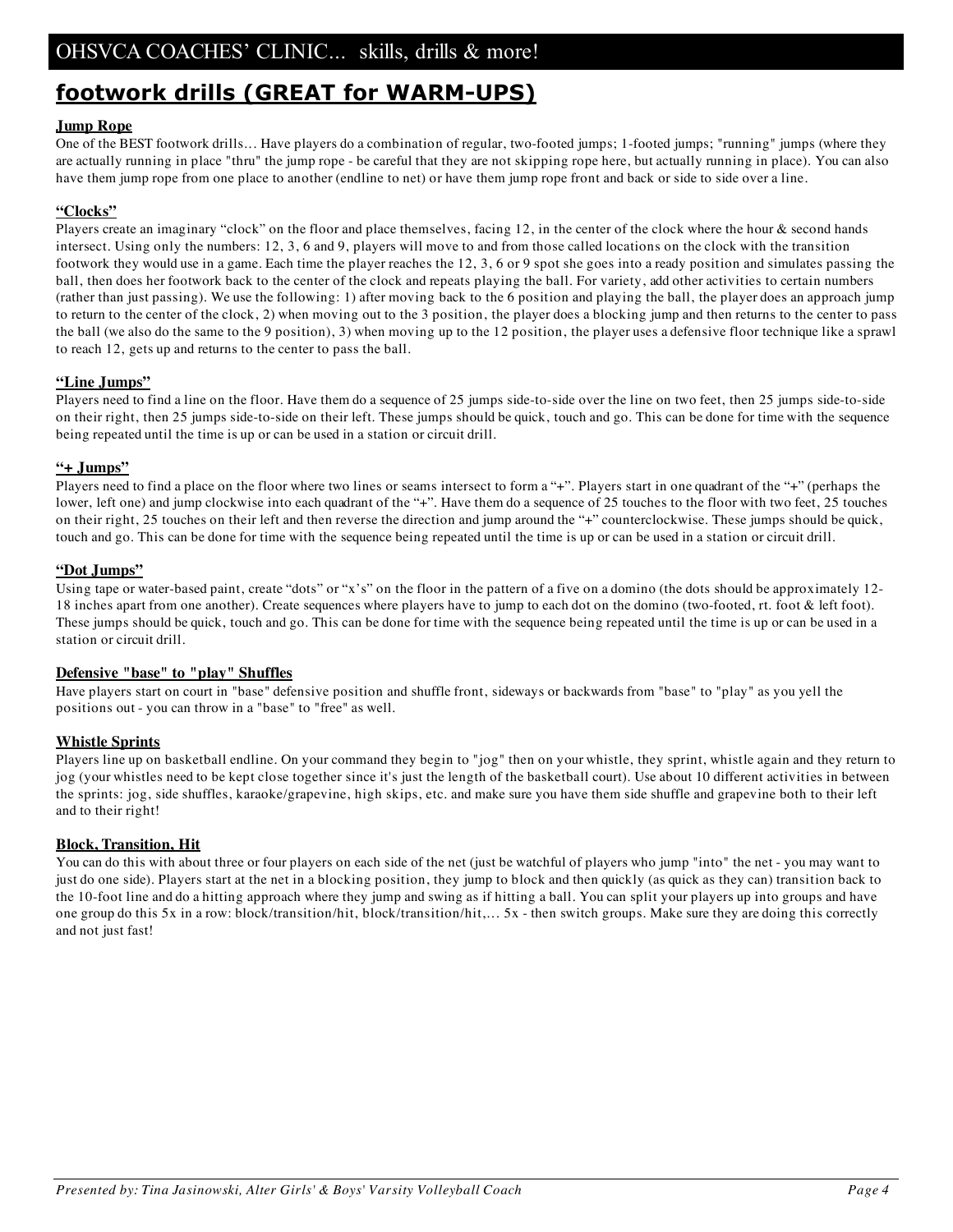# **conditioning/warm-up drills**



#### **"Stations"**

Split your team into four groups  $(1, 2, 3 \& 4)$ . NOTE: You can add a fifth group in the center of the court if you have more players. At each station, the players will perform a different task. For example, at station #1 they will do jump rope, at station #2 they will do crunches (situps), at station #3 they will do tuck jumps and at station #4 they will do wall sits. You can make these stations anything you want (sit-ups, line jumps, blocking jumps, push-ups, mountain climbers, etc.) On your signal, players do the activity designated for their station. Time the stations (30-45 seconds), when time is up the players jog a lap around the volleyball court until they reach the next station (1 goes to 2, 2 goes to 3 and so on)

#### **"Work the Court"**

Modify this as needed, according to your players' abilities. The objective is to move around the entire court (quickly) and to incorporate some



volleyball skills and some conditioning elements. Players start in right back  $(X's)$ , they sprint to 10-foot line  $(\#1)$  and do an approach  $(\#2)$ , while at the net they do a blocking jump (#3) then transition to 10-ft. line in middle front and do an approach (#4) and another blocking jump (#5), transition to 10-ft. line in right front and do a 3rd approach (#6) and blocking jump (#7), then duck under the net and slide across the court facing the net (#8), turn and do three sprawls or rolls back to left back corner (#9) and then sprint along endline (#10)\* to right back corner.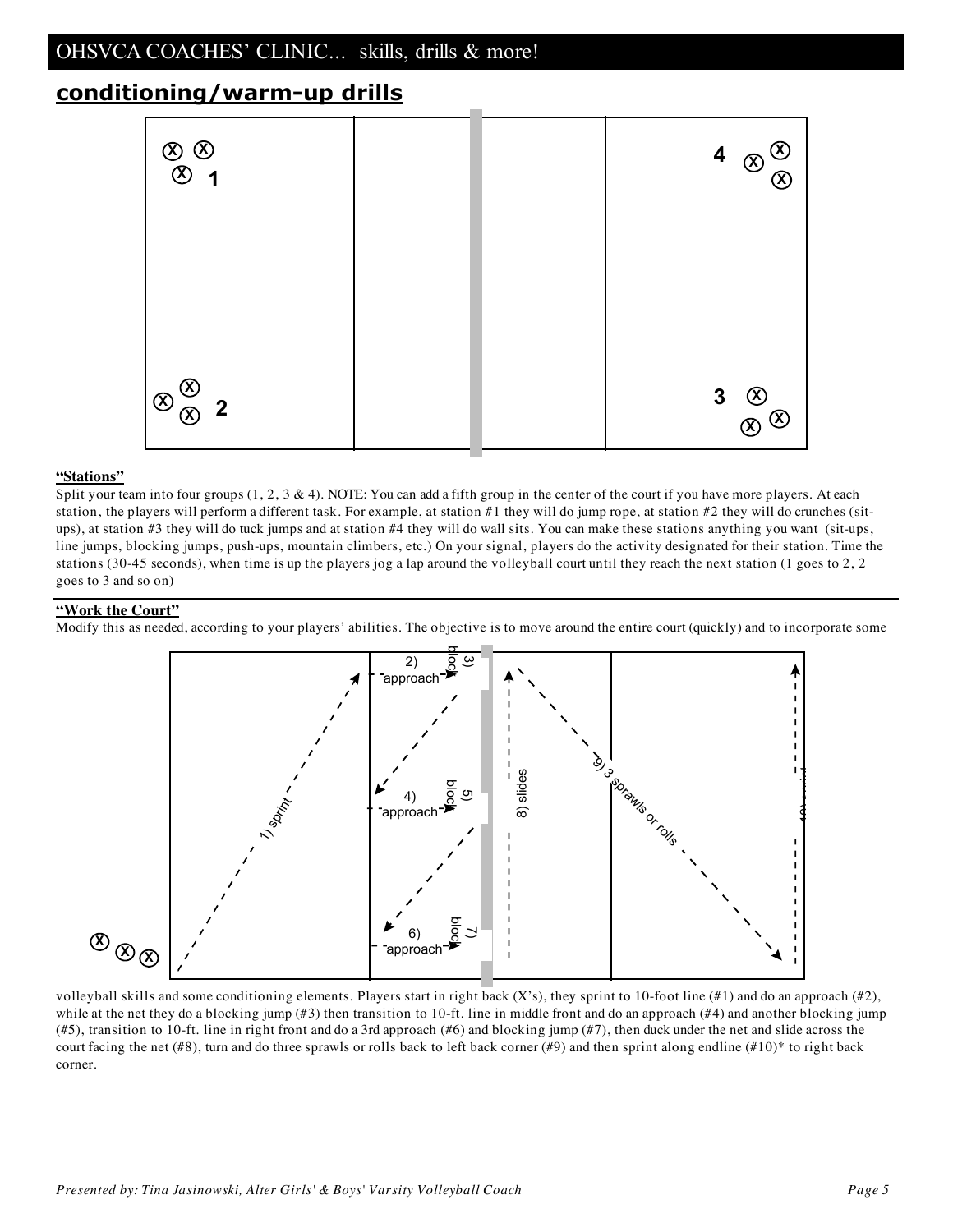# **conditioning/warm-up drills**



#### **"Run and Play the Ball"**

Players need to get a partner and a ball and line up on the volleyball endline (one side of the net only). One of the partners will be the "control player" (C) and the other will be the "active player" (X). X begins at the endline and runs (or sprints, depending on how difficult you want this to be) under the net to the opposite endline and then returns to a point approximately 10 feet from the starting endline (shown by the dotted line), player C (standing a few feet behind the endline) then tosses a ball to X who passes it back to C and then runs again to the endline and back for another pass. X should get a total of 5 tosses in a row from C and then players switch roles. Repeat this again using overhand passes. For more experienced players, you can even have them do it a  $3<sup>rd</sup>$  time with the control player hitting/tipping a ball at X so that she has to dig it back. A great way to get them running without it seeming like their running!

#### **"10-foot-line Sets"**

Split your team into two teams, one on each side of the net ALL players are between the 10-foot-line and the net. The boundaries for this game are the usual sidelines, but the 10-foot-line is now the endline. Players can pass or overhand the 1st ball; pass or set the  $2<sup>nd</sup>$  ball; and set or tip the 3rd ball over the net to the opposing team. Start play by just tossing a ball in to one team. Here's the conditioning part: after a player contacts the ball she/he runs and touches the wall at the back of her court and then comes back into the court to continue play - so EACH time someone contacts a ball, she/he should then be running. You can play this a couple of ways: 1) just for time, say 5 or 7 minutes; or 2) you can keep score and play to "5" - it is rally scoring so if someone sets/tips the ball out of bounds or into the net, the other team gets a point. If you play games to "5", you'll want to play a few games in order to get enough of a sweat going. A TWIST: you can make this game ALL sets or ALL passes if you want to emphasize a skill, or you can make the  $3<sup>rd</sup>$  hit ONLY a tip or ONLY a rollshot - be creative!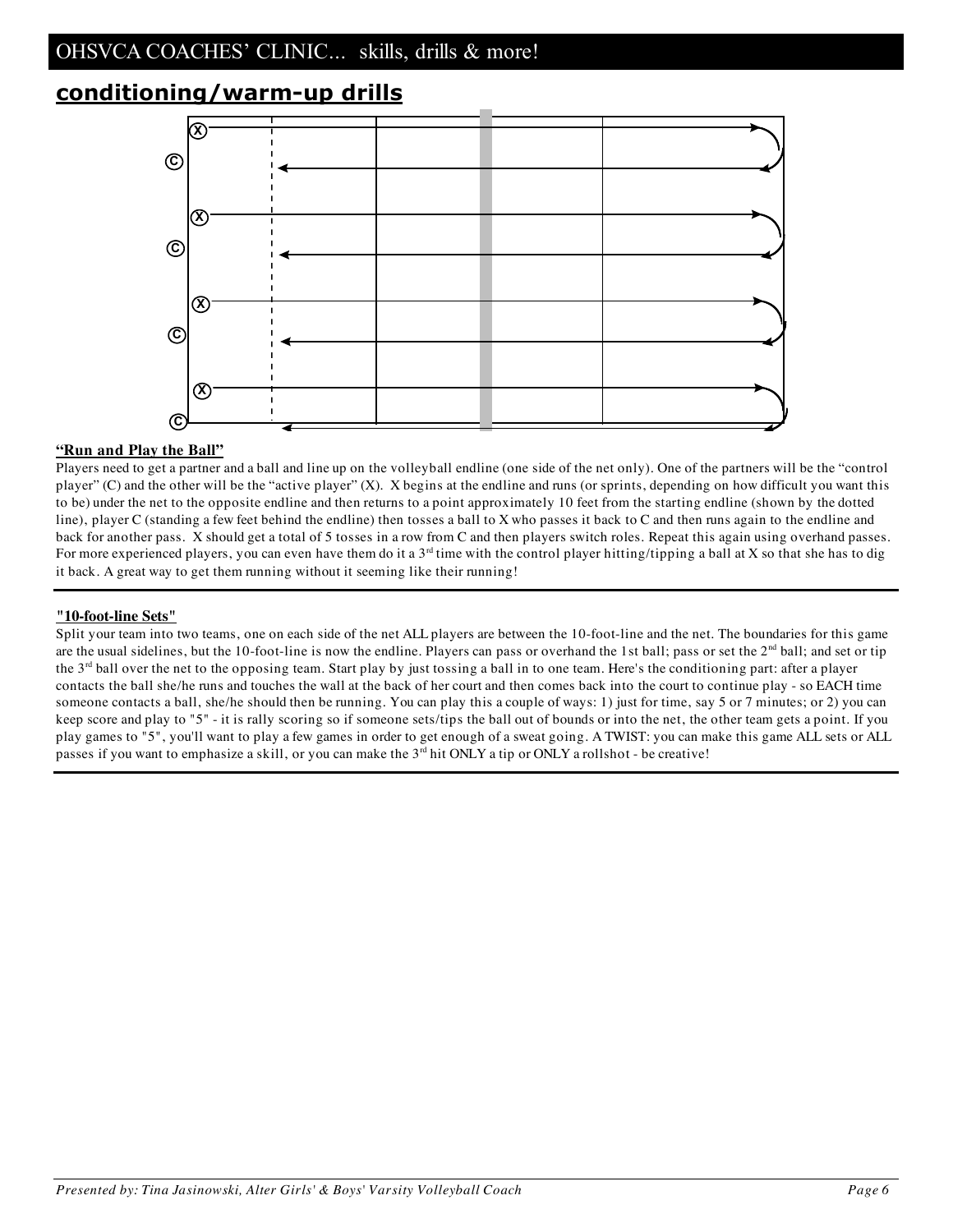# **ballhandling drills NOTE: virtually any forearm passing drill can also be done overhand**

#### **"30-Second Ballhandling" ALSO A GREAT WARM-UP DRILL!**

Each player needs a partner and a ball. One partner is with her back to the net, facing the other partner who is on the same side of the net just inside the 10-foot line (approx. 5 ft apart). On coach's cue, partners will begin forearm passing back and forth from a low position so that the ball is moving straight across between them, just three feet above the floor. Time for 30 seconds. Repeat the drill and have each pair them COUNT their total number of passes (ask each for a count). In the same positions, have the players stand more upright and repeat drill using OVERHAND PASSING. Go 2x 30 seconds, counting the  $2<sup>nd</sup>$  time through. Have players repeat the preceding sequence one or two more times, each time moving further away from each other - we go 5 ft, 10 ft and 20 ft) - forearm  $2x$ , overhand  $2x$ ; counting on each  $2<sup>nd</sup>$  set.

#### **"30-Second Three's"**

Have your team split into groups of three, each group needs two balls. Two players (A and B) will have a ball and are standing side by side (about six feet apart) at the net, facing the third player (player C) who is about 5-7 feet away, facing the net. Player C starts out directly across from Player A. For a time of 30 seconds, Player C will receive a toss from Player A, forearm pass it back and shuffle over across from Player B where she will receive a toss from Player B and will forearm pass it back, continuing until the end of the 30 seconds. Players then rotate around their

| A           | B |  |
|-------------|---|--|
| $C$ <-----> |   |  |

triangle and repeat forearm passing for each player. On the 2<sup>nd</sup> time around, repeat with OVERHAND passing. On the third time around, have Player C move back to 10 feet away from players A and B and repeat the entire previous sequence. The shuffling between the two players should be very quick and the passer should be in a low position with her knees bent.

#### **"Shuffle Pass" - ballhandling/footwork**

Players should get in partners and will need one ball between them. Each partner is on an opposite 10-ft. line, facing one another across the net, one partner has the ball. The player without the ball will forward shuffle UNDER the net just to the other side of the net, the partner with the ball will toss the ball to the "shuffling" partner, who forearm passes it back and then back shuffles back to the starting 10-ft. line. The passing partner passes 25 balls and then partners switch tasks. You can do a variation on this and have the passing partner FOREARM PASS as she/he shuffles forward and under the net and then when she/he shuffles back to the 10-ft. line, she/he receives a toss over the net that she/he OVERHAND PASSES back to the tosser. On this variation the passer passes 25 forearm and 25 overhand.

#### **"Around the Court Warm-Ups"**

Each player needs a ball. Players start in right back. Their pattern is the following: follow the right sideline up to the 10-ft line (forward shuffles), follow the 10-ft line to the left (side shuffles), follow the left sideline under the net to the opposite 10-ft line (forward shuffles), follow the 10-ft line to the right (side shuffles), follow the right sideline from the 10-ft line to the endline (forward shuffles), follow the endline from left back to right back (backward shuffles), at right back corner move OUTSIDE net and continue along the sideline to opposite side's left back corner (forward shuffles). Players will shuffle around the "pattern" 5 times, doing the following sequence: 1) pass to self, 2) set to self, 3) alternate pass to self/set to self, 4) 1-hand pass to self, 5) 1-hand set to self - while shuffling through the pattern. Players should pass/set the ball at least as high as the net or antenna and should work for control, not speed.

#### **"Basic Relay Warm-Ups"**

Split your team into relay teams, 2-4 players per team. Have them line up in single-file lines on the volleyball endline, facing the net. Each team has one ball. Complete the following sequence in a relay fashion: 1) set to yourself while walking/shuffling forward to net, at net duck under and continue while walking/shuffling BACKWARDS to opposite endline, at endline catch ball and sprint back (HANDING ball to next player in line); repeat the "relay" with the remaining skills: 2) pass to self, 3) alternate pass to self/set to self, 4) withOUT ball, 2 side shuffle steps and blocking jump into air (switch direction you are facing after you get to net), 5) withOUT ball, approach jumps (continue all the way to endline, no switch at net). REMIND players that the only part of the relay that is a RACE is the sprint back to line, they should be otherwise working on CONTROL.

#### **"3-Contact Pepper"**

A variation of regular "pepper". Each player has a partner and a ball. Players are facing one another, about 12 feet apart. Start with a toss, player then passes to self, sets to self and tips/rolls/hits to partner. Partner receives with a pass to self, set to self and tip/roll/hit back. For inexperienced players, "tipping" is a great way to play pepper and still maintain control, for more advanced players you can use "hits" in this or "roll shots" - the 3-contact variety is a great way for players to work on getting their bodies in the right position before hitting the ball to their partner.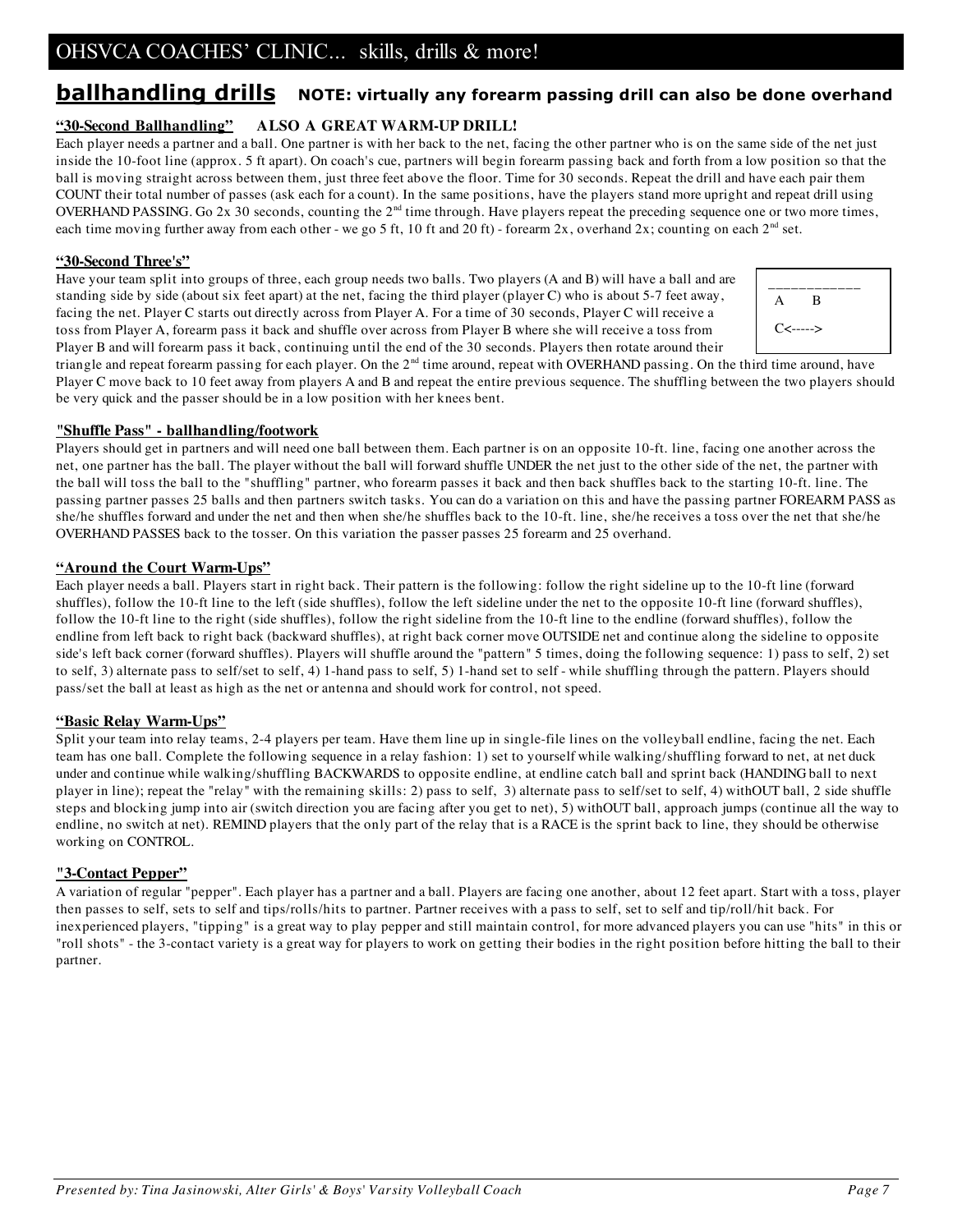# **ballhandling drills**



#### **"Up & Back, Side-to-Side"**

Players should partner up. One is the "control" player (C) and the other is the "active" player (P). The control player (C) tosses or passes a short ball to area "1" and P runs up and passes the ball back to C, C then tosses/passes a "long" ball back to area "2" where P has shuffled back to, she then passes the ball back to C. P continues up & back for 10 contacts, then P and C switch roles. The next time thru, C will toss/pass the ball to areas "3" and "4" so that P has to shuffle side-to-side and play the ball back to C. Again, after 10 contacts, players switch roles. Repeat the entire drill using sets in place of passes. For players with decent control, have the control player (C) pass or set the ball rather than tossing.

#### **"Figure-8 Passing/Overhand"**



Divide your team into two single-file lines facing one another. Start with forearm passing and have the first player in one line pass to the first player in the other line. After passing the ball, the player runs to the RIGHT and to the end of the line they just passed to. Set a goal of 10 consecutive passes without a miss, if they miss, they start over counting. When they have reached 10 consecutive passes, have them repeat the drill this time with overhand passes. Once your team is able to do this successfully, have them progress to passes/overhands over the net with the lines on each side of the net - and as they continue to improve, increase the number of consecutive contacts they should get!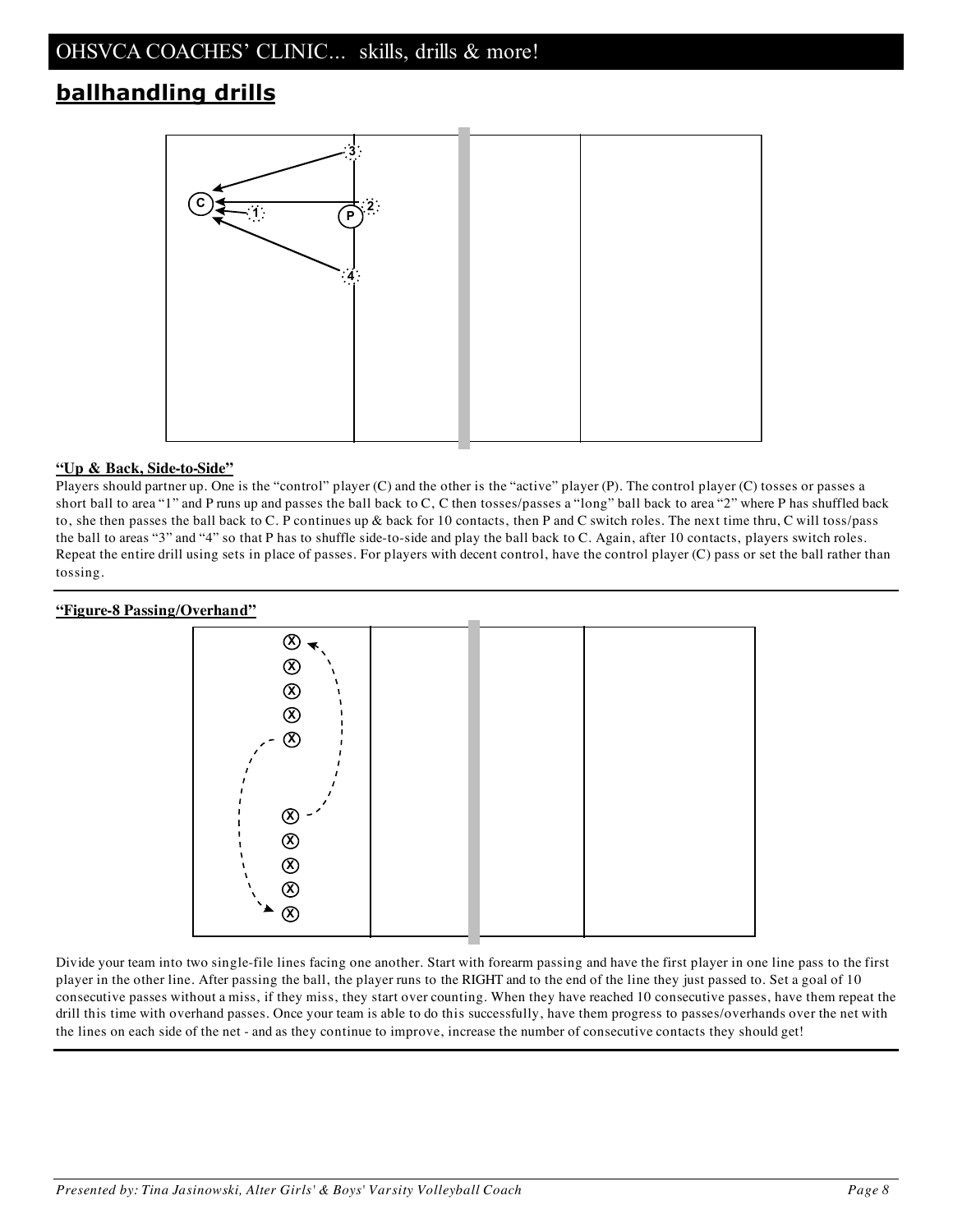# **ballhandling drills**



#### **"Crosscourt Passing/Setting"**

Divide your team into four groups and have them line up on one side of the net as shown in the diagram. Start the ball with group A, the first player will set the ball diagonally across the court to group B and will follow her set to the end of line with group B. The first player in B sets the ball to her right to group C and follows her set to the end of that line. The first player in C sets the ball diagonally across the court to group D and follows her set to the end of that line. And the first player in group D sets the ball to her left to group A (completing the rotation) and she follows her set to the end of that line. Each player needs to rotate around so that they set from the A-line 5 times before the drill is over, or just rotate through this drill for a certain period of time. This can also be done with forearm passes.



#### **"3 Person Passing/Setting"**

Divide your team into groups of three and have them line up in a single file line about 10-feet apart from one another with player A facing player B, player B with her back to player C and player C facing player A. Start the ball with A, she sets/passes to B who backsets/passes to C. Player C then sets/passes over B's head back to player A. Have the "B" player contact 10 balls and then have the players switch and repeat until all three players have taken a turn in the middle.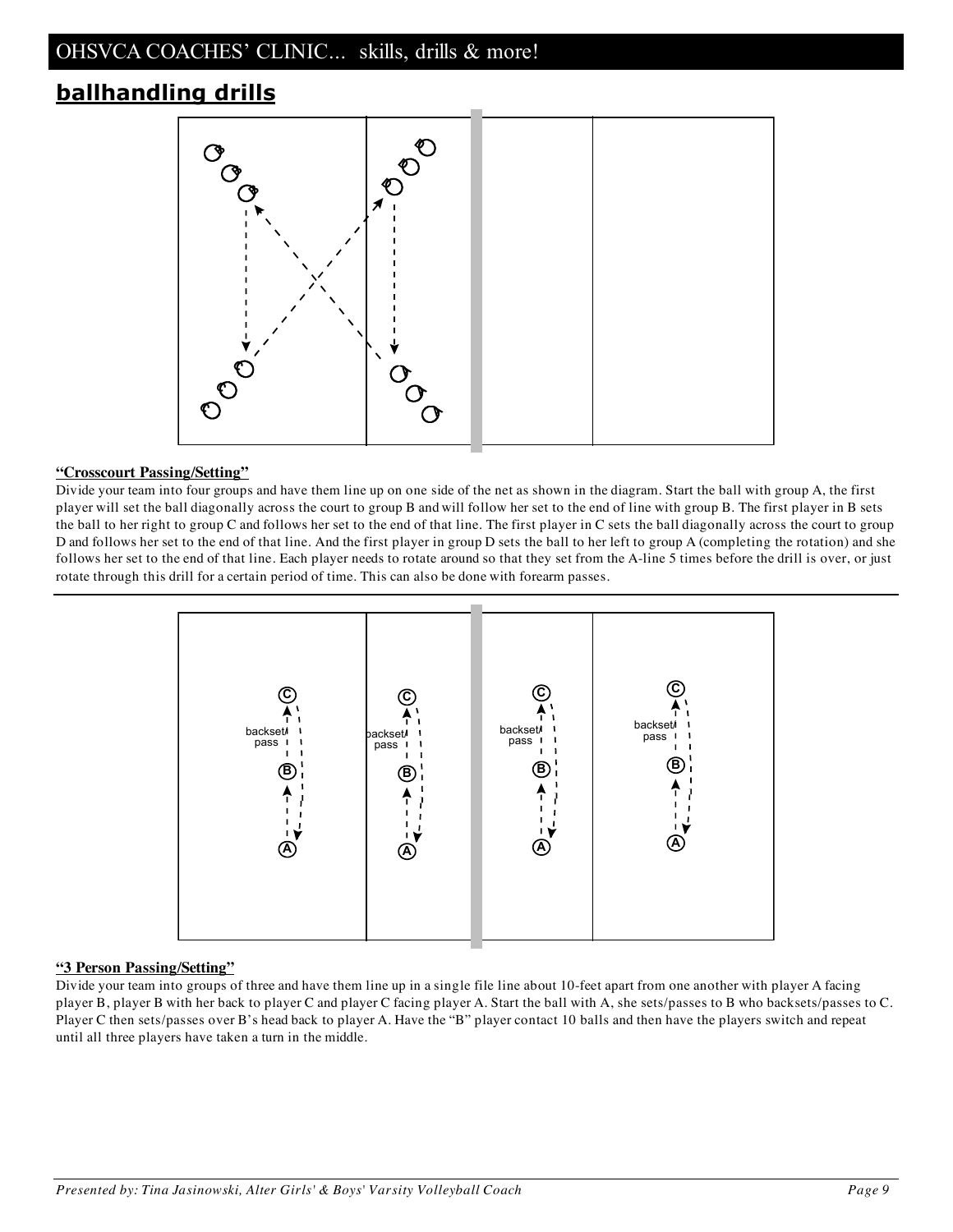# **ballhandling drills**



#### **"At the Net" GREAT DRILL TO END PRACTICE WITH!**

Have all your players spread out along the net facing the net. When you slap the ball, the players all back off the net and into random locations on the court. You toss (or serve) the ball over and they play it out according to the instructions below. The constant rule is that once a player plays the ball, then she has to move off the court and is finished with her part in the drill. The object is for all players to play the ball according to the instructions. We usually use the following progression: 1st time - all players must pass the ball and the last player must pass it over the net. 2nd time - 1st player passes, all other players set, last player downballs over net. 3rd time - 1st player passes, 2nd player sets, 3rd player passes, 4th player sets, and so on with the last player downballing over net. If your team is pretty sharp, you may want to really mix it up and do some combination like: 1st two players pass; 2nd two players pass to self then set to a teammate; 3rd two players set to self then pass to teammate; 4th two players set; last player hits over net (whatever the instructions are on this one you'll have to make sure that the number coincides with the number of players you have). In this drill, the players will find that it really helps if they "talk" and shout out what the next skill should be.



#### **"Zig Zag Passing/Setting" GREAT COMMUNICATION DRILL!**

Have your players line up facing one another approximately 10-feet apart in kind of a "zig zag" formation as shown in the diagram. Players will pass the ball back and forth through the "zig zag" with player #1 passing to #2, #2 to #3 and so on. When the ball reaches player #12, she will reverse the direction and pass the ball BACK to player #11 and the ball will then travel back up the "zig zag". Players must call out the name of the player they are passing TO before they pass the ball. This can be done using just passing or just setting or a combination of both. If your team becomes really controlled at this, add a second ball (I usually throw one in when the first ball is about 2/3 down the "zig zag". This is a GREAT communication drill, especially with more than one ball.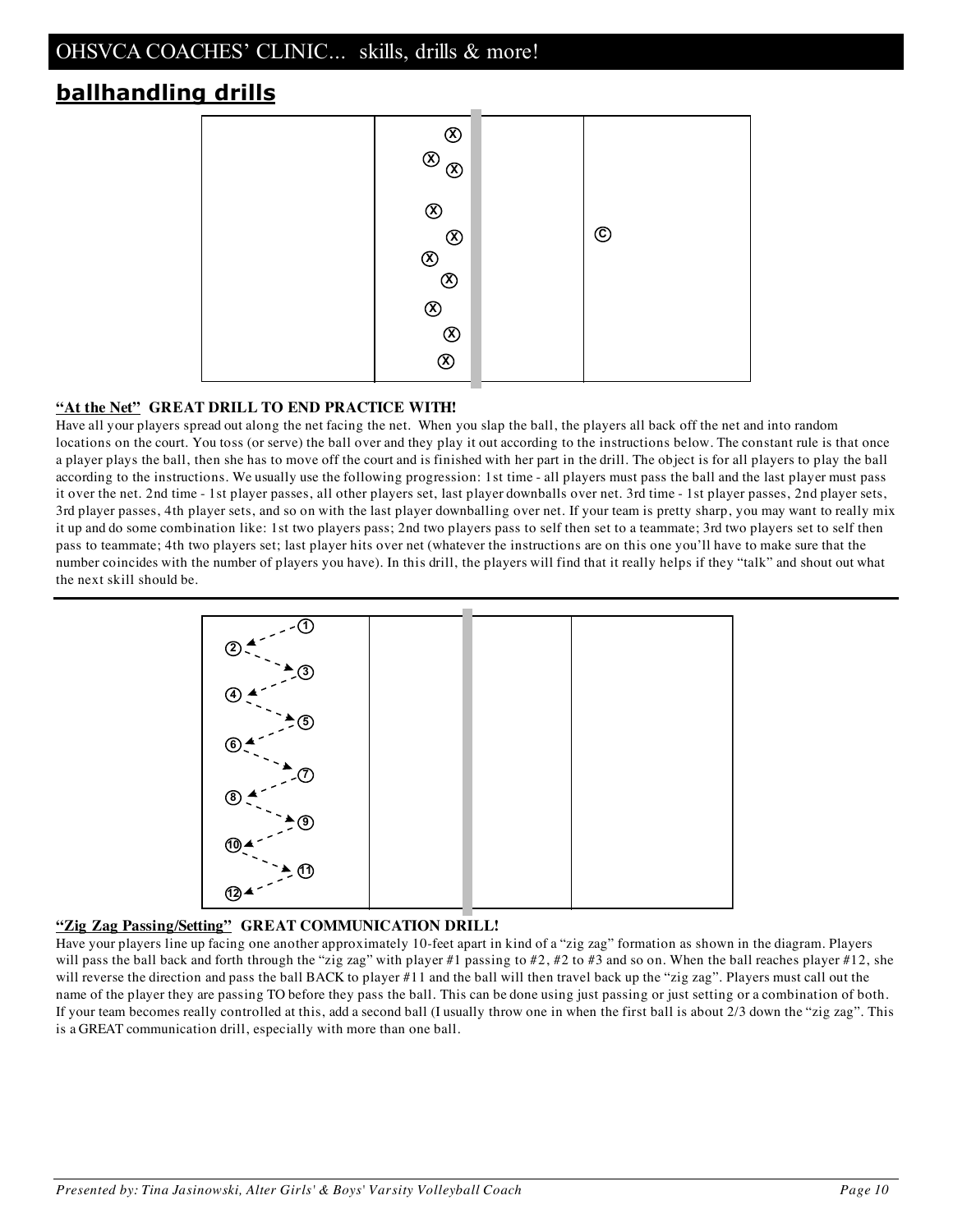# **serving drills**



#### **"Basic Practice"**

Players begin on 10-ft. line, across the net from a partner. Start with a step-throw ball over net to partner. Each player throws 5 over net. Progress to an actual serve over net to partner. Once a player has successfully served 5 balls over net to partner, then she takes two giant steps backwards and repeats the drill from the new position (you can have them repeat the "step-throw" each time or not). Players should continue to progress backwards until they are serving from behind the endline.

#### **"Around the World"**

Whether your players are tough servers who can hit zones or if they are just starting out, this is a "game" you can play to practice serving and zone serving. Split your team into two teams, one team on each endline - one player from each team will go across the net to the other side and SIT (cross-legged) in zone #1 (right back). Players who are on the endline will now try to serve to their teammate who is across the net in zone #1, if the player in zone #1 can touch a legally served ball (on the fly, just by reaching - not moving her/his body from that position), then she/he shags the ball and joins her team on the endline to continue serving. The player who *served* the ball that was touched, now runs over to the other side of the net and sits down in zone #2 (right front). This drill continues until the team serving on the endline has hit a player in each of the six zones.

#### **VARIATIONS:**

1) Have teams go "around the world" 2x to end the drill

2) Require that players have to CATCH the ball in order to move to the next zone

3) For new servers, have your servers move in from the endline (so that they have more success) and have them just go across the front court three zones: 2, 3, 4 (repeat a  $2<sup>nd</sup>$  time to make it a full 6 zones) - we did this at our BEGINNER camp and it worked great!

4) For a really strong serving team, add a penalty that the seated player has to BACK-UP one zone if a serve is MISSED!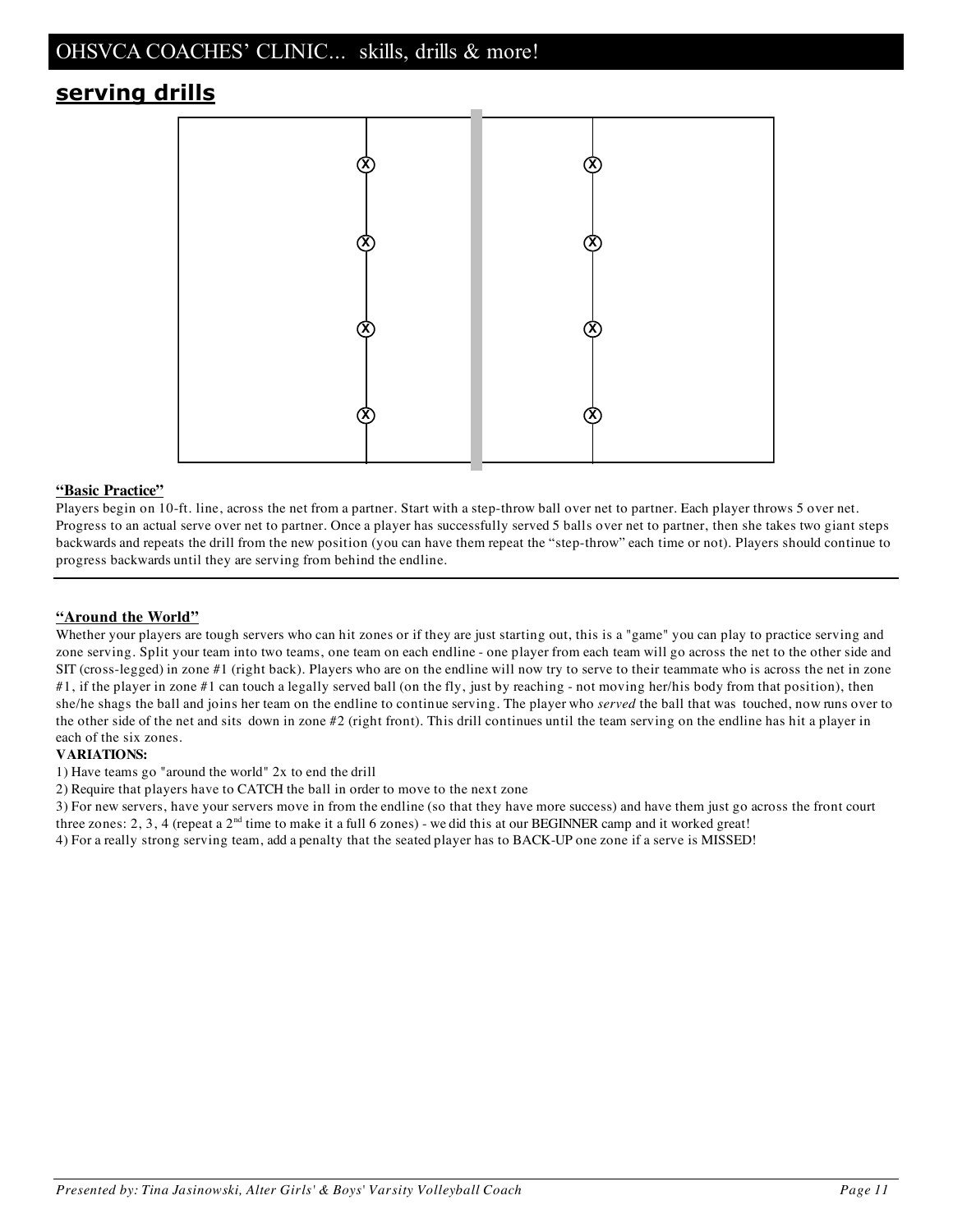# **serving drills**



#### **"Target Practice"**

Split your team into two groups (A and B). One team serves to the other team who is sitting in a group at any spot on the court. Points are scored as follows: 1 point for ANY good serve (serve that is in the court), 5 points for "hitting" a player from the opposing team (players may not move to avoid being hit). Designate how many service attempts each team will have before switching the serving team. For more advanced teams, subtract a point for any missed serves.



#### **"PacMan"**

Several players (3-4) take turns serving. Their goal is to "hit" the six players on the other side of the net  $(X's)$ . The "X" players are standing shoulder to shoulder with their backs to the net and they are moving slowly along the path of the dotted lines. If an "X" player is hit by a server, she is out and the other "X's" move closer together to fill the gap. The servers want to be able to eliminate all six of the "X's" before they reach the stop sign, if they don't you can add a "motivation" such as running a lap or a suicide.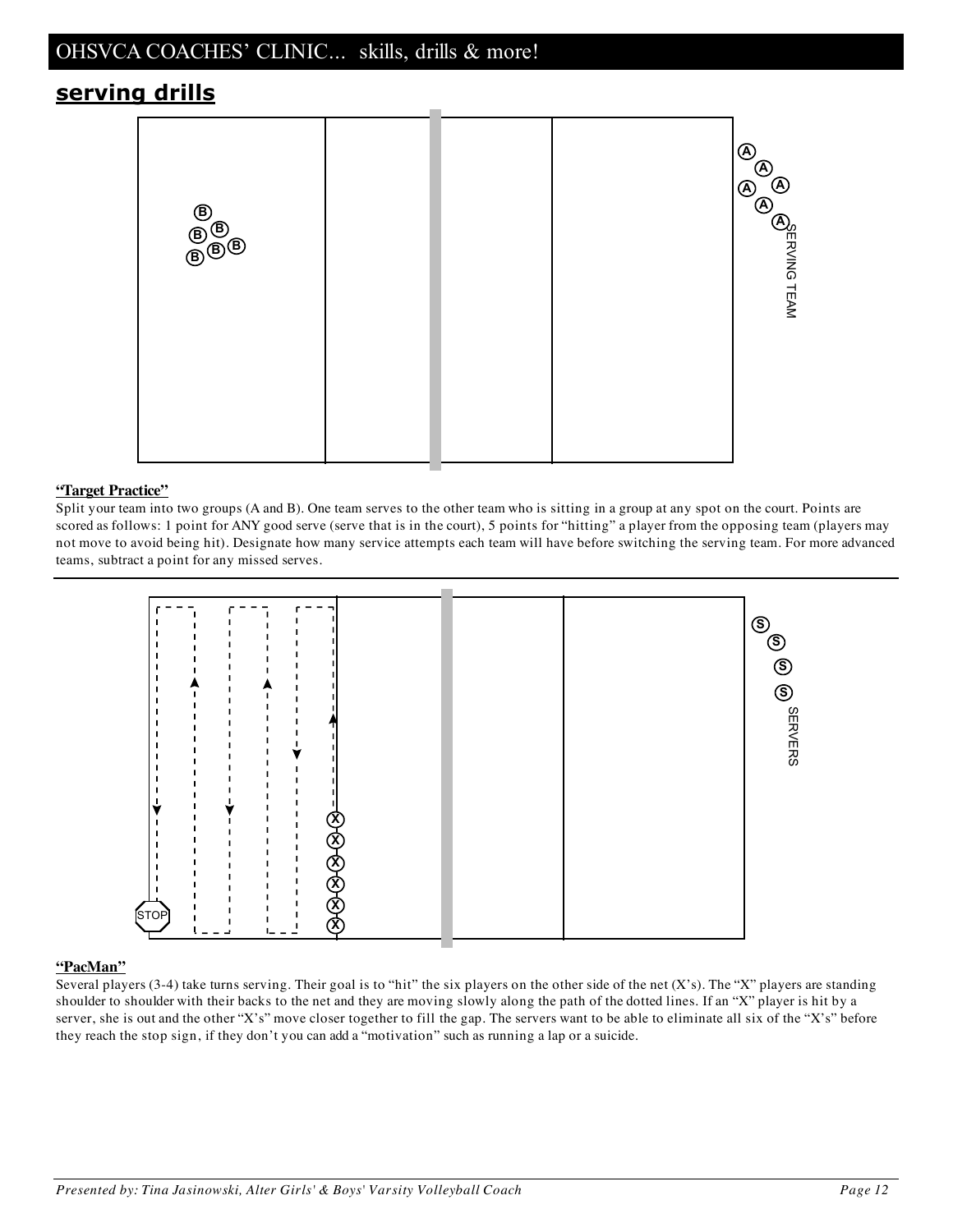### **serve receive drills**



#### **"Pass, Target, Shag"**

Players are in passing lines coming out of right and left back (Xs) and there should also be several players in the setting target position at the net (Ts), one target for each passing line. Coaches (C) serve/baseball throw to their respective passing line and those passers attempt to pass to their respective target. Players rotate thru after each attempt to play the ball. Passers become targets, targets shag the ball and give to coach and then fill in the end of the passing line, next player in the passing line becomes the new passer (rotating thru should be done quickly). Go thru a few times without counting and then see which line can get 10 good passes first.



#### **"Leader of the Pack"**

Two players begin as passers (P) in right and left back (if you use a three-man serve receive, do this drill with three passers) and one is at the setting target (T), the remaining players are waiting to begin the drill (Xs) and are also shagging balls. Coach (or you can use your own players) serves the ball to the serve receive side and passers attempt to pass to target. Passers get a point for every target pass (balls that the target can catch with one giant step). If the passer makes a TOTALLY unplayable pass (one that would result in an immediate point for the serving team), she/he is out of the drill and a new player rotates into that passing spot. If she/he makes a playable pass, but it is NOT to target, she/he stays in the drill, but does not receive a point. Players keep a "running total" of their points even though they may rotate out of the drill due to an errant pass. The first player to tally five points (or whatever goal you set), becomes the "leader of the pack". NOTE: for younger players, you may want to award points for ANY playable pass, not just target passes, but still have players rotate out of the drill if they make an unplayable pass.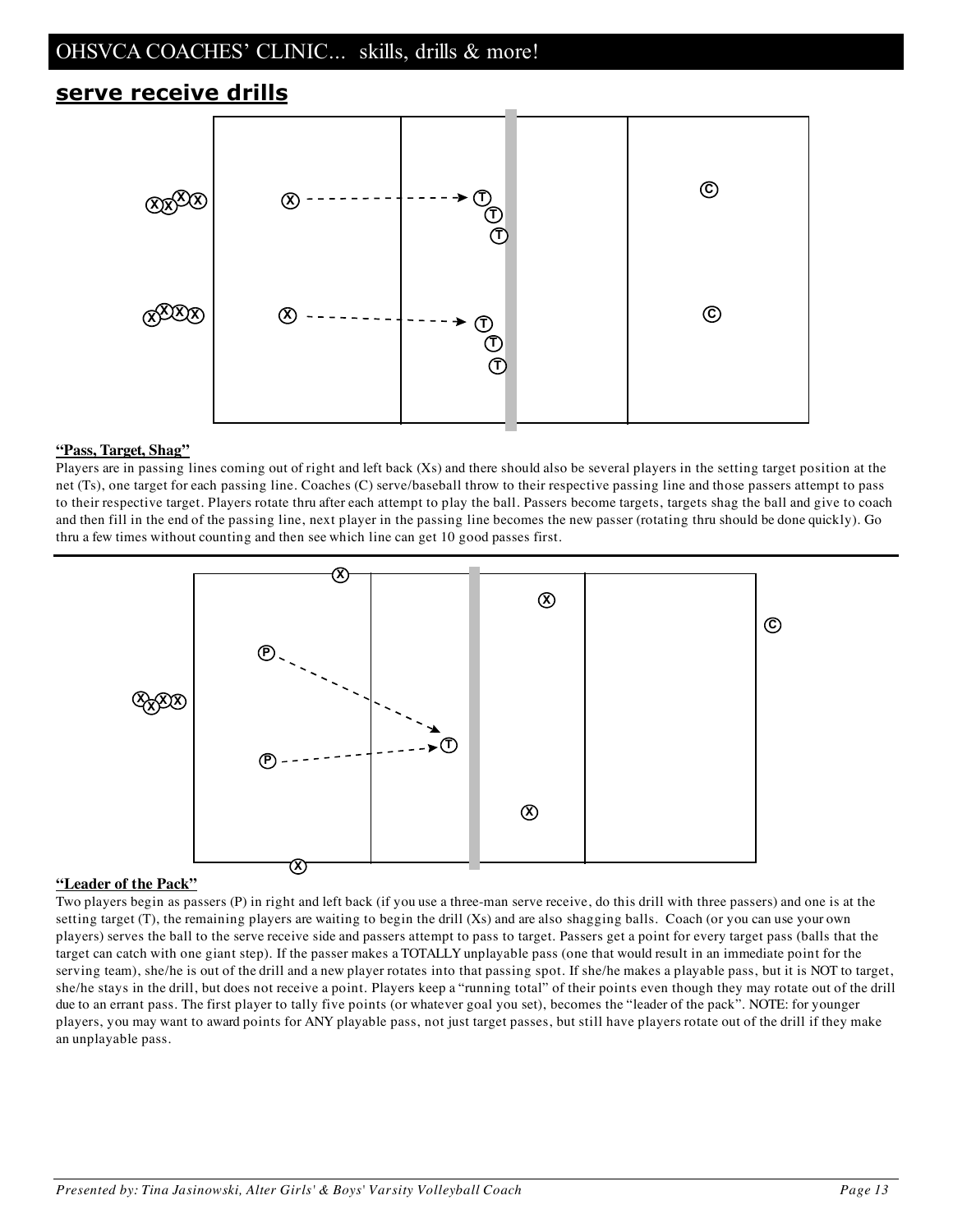## **serve receive drills**



#### **"2-Minute Drill"**

Split your team in two groups. Each group will have a server  $(S1 \& S2)$  and a hander  $(H1 \& H2)$  - servers will be serving to their own passers (P1 & P2). So, S1 will serve to P1 and S2 will serve to P2. Passers pass to the targets (T1 & T2) - targets should be where your setter would be. Servers serve to their passers for two minutes straight - targets shag the passes and roll the balls to the handers, who make sure their server always has a ball. When time is up, have players rotate in their group: server to passer, passer to target, target to hander and hander becomes the new server (they follow the ball in the drill!). Repeat the drill until each player has had a chance to serve.

#### **VARIATIONS:**

1) have multiple passers rotating in a line in RB and LB; when time is up just have a new player rotate over to serve

2) have targets COUNT the number of target passes and see which group can get the highest

3) for inexperienced SERVERS, have them move up into the court so that they can get the ball back to the passer(s)



#### **"Wave Through Drill"**

Have your players line up in three lines (if you normally have a three-player backrow on serve receive and a front row setter as shown in the diagram) or in two lines (if you use the "w" formation where there are two players in the back on serve receive and the setter is from the backrow). Coach serves/throws to the players in serve receive who will attempt to play the ball out with three hits. Coach serves to this "rotation" three times and then the players will "wave through" with the A line coming off the court, shagging balls and then getting in the end of the lines. The B line will become the front row (or A line) and the C's will now come onto the court in the backrow (B's). Set a goal of xnumber of good plays from serve receive back over the net to end the drill.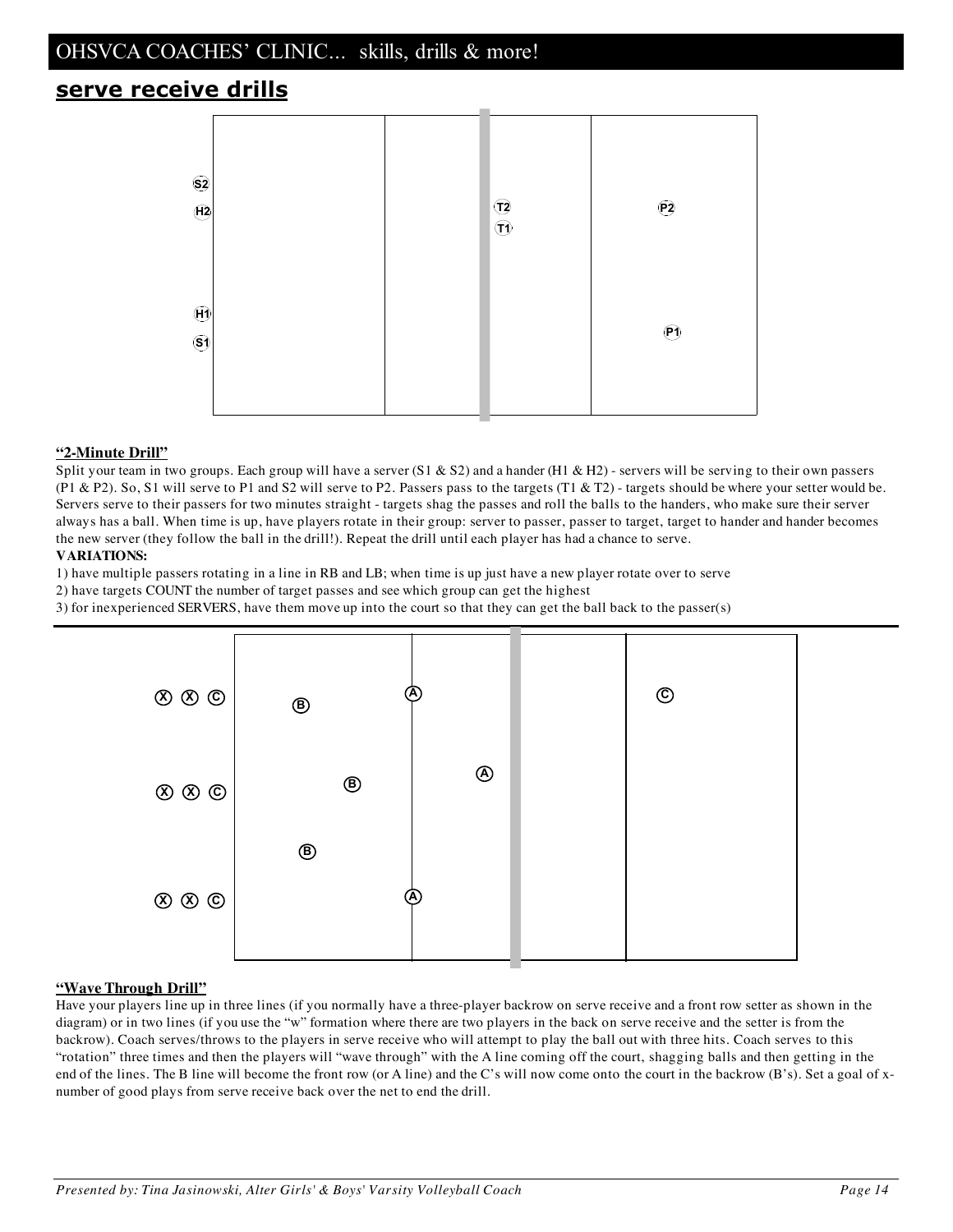# **setting drills**

#### **"Solo Setter Warm-Ups"**

Have your setters (or all players) follow this progression to warm up setting: 1) set 25 to the floor (bent at waist, setting down to the floor), 2) set 25 to the wall (stand close to wall, set "little" sets), 3) on knees, set 25 "little" sets to wall, 4) seated, set 25 "little" sets to wall, 5) laying on back, set 25 "little" sets to self

#### **"Partner Setter Warm-Ups"**

Have your setters (or all players if they are fairly new to the sport) follow this progression to warm up setting with a partner: 1) set 15 back & forth, standing 5 feet apart from partner; 2) set 15 back & forth, standing 10 feet apart from partner; 3) set 15 back & forth, standing 20 feet apart from partner; 4) from 10-ft to (same side) endline, set to self while walking to endline, turn and set ball all the way back to partner at 10 ft line (partner repeats) - do 4x each; 5) from 10-ft to (same side) endline, set to self while walking to endline, at endline BACKSET ball all the way back to partner at 10 ft line (partner repeats) - do 4x each

#### **"Set to Target from Bounce"**

Have two to three setters in a line at their starting position (for a 6-2 offense, this would be right back and for a 4-2 offense this would be middle front). When the coach slaps the ball the first setter in line runs to front row setting position. The coach bounces the ball and the setter sets out to target and then returns to the end of the line while the other setters perform the task. Target bounces/tosses ball back to coach. Have players go through x-number of times or set a goal of x-number of good sets. Then repeat the drill with the target in middle front and then right front for 6-2 offenses or just repeat with target in right front for 4-2 offenses, but have the setter backset to this target. Make the tosses as easy or difficult as necessary depending on players' skill level.

# **S S S C T**

#### **"From Serve Receive"**

Position your team in their regular serve receive pattern (the "w" formation for a 6-2 offense is shown above). Players should be attempting to pass to the setting target area and the setter should set the ball to hitters as if in a match. Instead of tallying the number of good passes (as you would in a serve receive drill), tally the number of good sets and continue through the drill until the setter(s) have reached the goal you established. Rotate every five good serves with a new player rotating into left front as the left back player rotates out to serve.

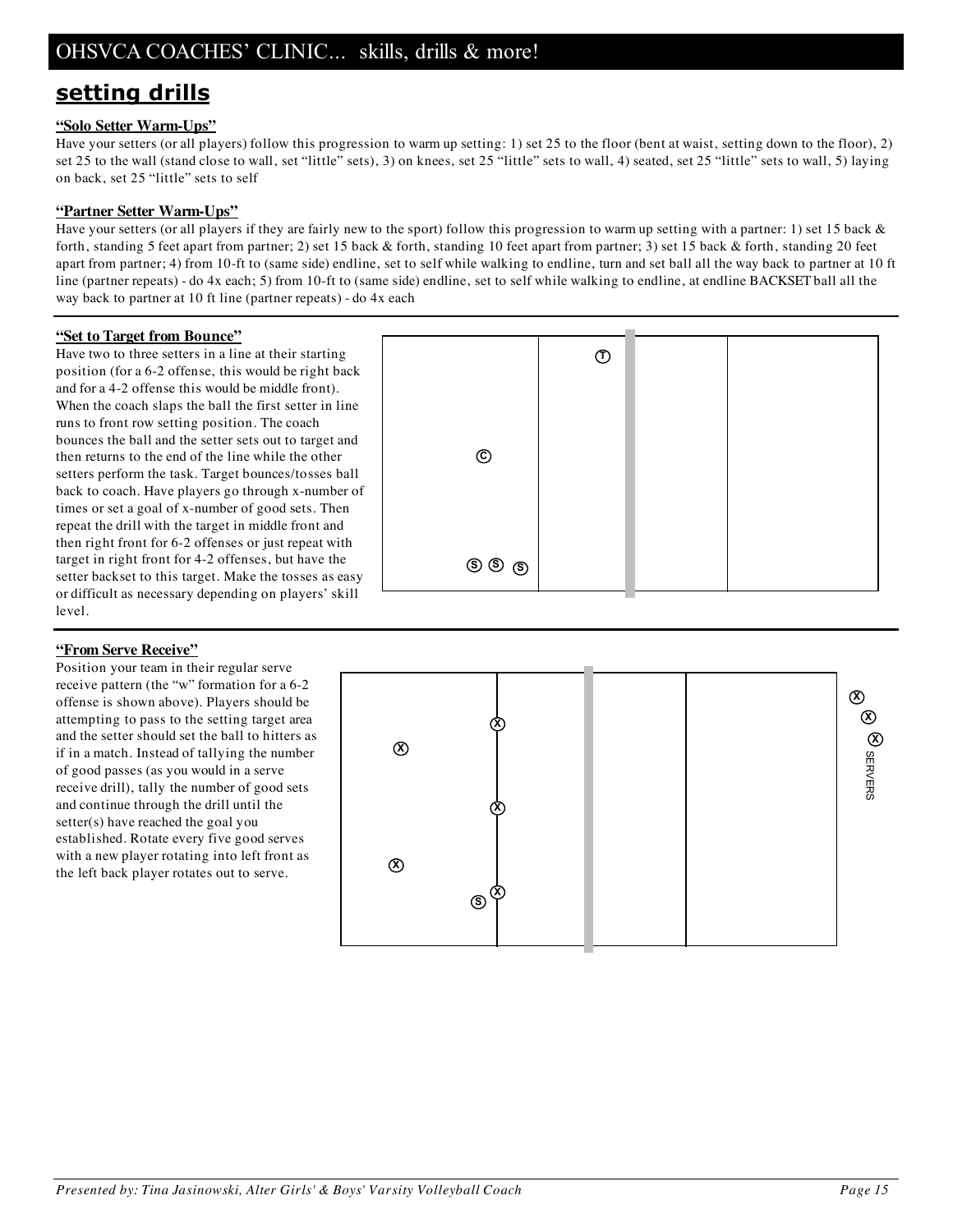# **hitting drills**

#### **"Hitting to Partner or Wall"**

Players need a partner and ball. Facing each other on the 10-ft. line and the endline, partners will take turns tossing (with 2 hands, underhand) a HIGH toss to self and hitting the ball (with hitting armswing) to the floor and to partner - partner shags and repeats. The armswing on these hits should be large and "sweeping" - power should be added as control is gained.

#### **VARIATIONS:**

1) Have one partner be the "hitter" (hitting as described above) and the other the "digger." Hitter will hit the ball to the digger who attempts to dig it. When doing hit/digs, have players take a certain number of swings *OR* have diggers get a certain number of digs before the partners switch tasks.

2) Using the hit/dig variation, have the hitting partner hit 5 straight away, 5 with the digger shuffling to the right and 5 with the digger shuffling to the left.

3) Give each player a ball and have them do the high toss and hit to the WALL - the ball should hit the floor approximately 10 feet from the wall, bounce into the wall and then back to the player.

#### **"Tennis Ball Hits"**

Each player has a tennis ball. Line your players up in three hitting lines on one side of the net and have them work on their footwork and approach to the net and then throw the tennis ball over the net and down to the floor on the opposite side. This helps to teach hitters to extend their arm when hitting the ball. Make sure your players are careful that tennis balls do NOT roll back under the feet of the hitters.

#### **"Flamingo Hitting Warm-Up"**

Coach tosses "sets" to hitters in a hitting line. Place two or three hitting lines w/coaches on one side of the net (coach doesn't need to toss from the actual "setting zone"). Players should start IN FRONT of the 10-foot line for this warm-up. Have player start in a "flamingo" stance (standing on one foot with the other foot off the ground and arms back - as if ready to do a 1-footed broadjump). Coach tosses ball about five feet higher than the net so that the hitter can "flamingo" jump and hit. As players get the "hang" of the "flamingo" have them move back to the 10-foot line and use their full (3 or 4-step) approach - coaches will have to toss a higher "set" for these.

#### **"Hit, Transition, Hit"**

Coach tosses "sets" from the "setting zone" to one player at a time. Player starts at 10-foot line, does an approach and hits the toss, then transitions QUICKLY back to the 10-foot line and repeats. Coach tosses 5 balls in pretty rapid succession. When player is on 4th hit, coach yells, "next up" so that the next player is ready to go. Players can go from any one of the three front row positions to do this drill (if you are specialized and have a middle hitter, have her/him do this from the middle).

#### **"Hitting Lines"**

Hitters are in single file lines on the 10-foot line at each front row hitting position (on one side of the net) with a setter in the setting position at the net. (If you use a front-row setter, then have just two hitting lines). Coach tosses to setter, setter sets to hitter in one of the lines. Hitters hit, shag, hand and return to hitting line. If you have two or three setters, have them set a certain number and then switch or have them set for time & switch.

#### **VARIATIONS:**

1) Add BLOCKERS on the other side of the net if you have a lot of players on your court and you want to keep everyone active - have the blockers jump 10 times then switch with one of the hitters.

2) Divide your team into three groups: hitters, blockers, shaggers - have the hitting group hit 5x as many balls as the number of hitters in their group, i.e. a group of three hitters will hit 15 balls (or have each group hit for time, say 2 minutes); and then have hitters become blockers, blockers become shaggers and shaggers become hitters. Make sure to change setters.

#### **"Fatigue Shots"**

One player starts in left front and receives a high, outside set (or toss) and attempts to successfully hit into the opponent court. Hitter transitions to the 10-foot, ready for the next "set". If 1<sup>st</sup> hit attempt is good, the next hit attempt should be a "tip" into opponent's court. If the "tip" is good, she goes back to the hit and so on. If a hit or "tip" is not successful, the player continues with that TYPE of shot until it's good before moving to the other type. Player needs three good hits and three good tips to retire from the drill (or whatever goal is appropriate for your level. OPTION: player hits a good line shot, a good deep corner shot, a middle off-speed, a sharp crosscourt, and a line tip (player cannot move to next type until successfully hitting first shot).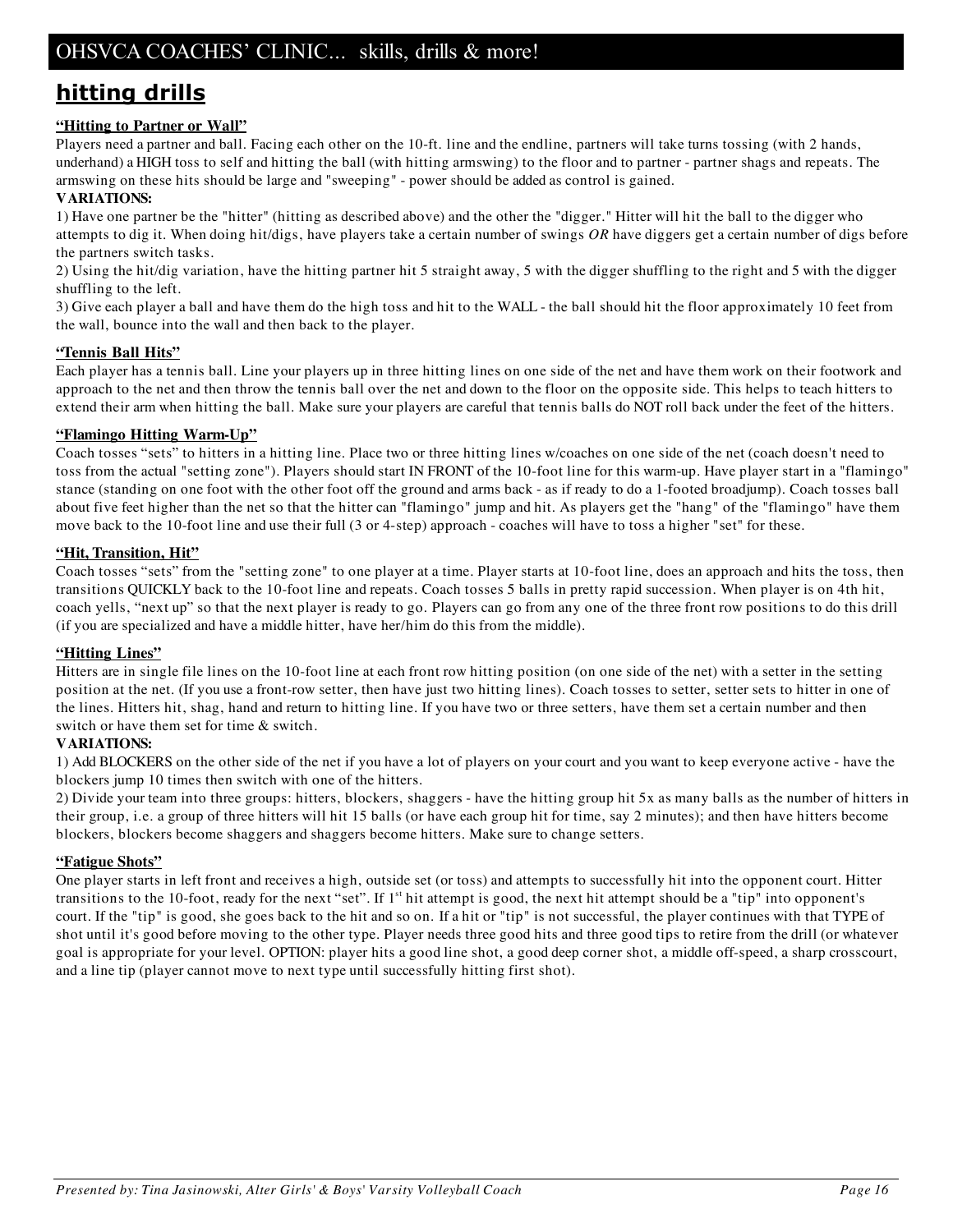# **hitting drills**



#### **"Around the Cone"**

Place three hitters (H's) in a single-file line on the 10-foot line. Coach tosses a "set" to the hitters in line who approach and hit the ball and then sprint back around the cone placed on the endline behind the hitters. The group of hitters must complete 10 good hits to get out of the drill.



#### **"Hitting Machine"**

Place 3-5 hitters on the 10-ft. line in left front. The first player in line will receive a tossed "set" in the left front position from the coach. The hitter will approach and hit the ball and then transition to middle front for another "set" from the coach. The hitter will approach and hit the ball and then transition to right front for a third "set" from the coach which the hitter will approach and hit. Then the next player in line repeats the drill. Have each player in this group go through the drill a total of 3 times. You can also do this drill with only one player and have the player consecutively go through the drill two or three times for conditioning as well as hitting.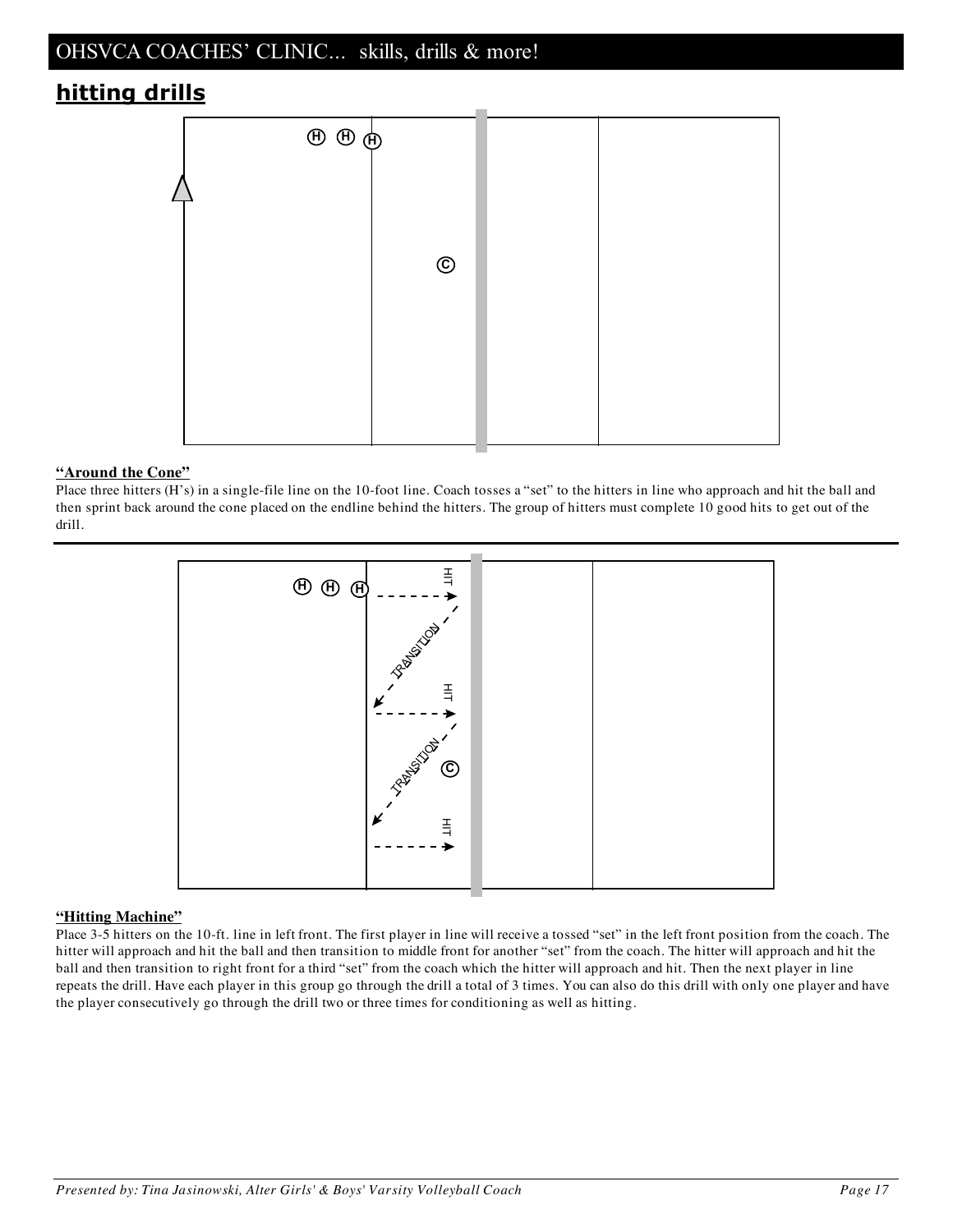# **blocking drills**

#### **"Blocking Footwork"**

Players start in a single-file line in left front. The first player in line moves up to a blocking position on the net and jumps to block. She then uses her blocking footwork to move to middle front and does another blocking jump there. She then uses her blocking footwork to move to right front and does a third blocking jump there and then falls in at the end of the line. Once the first player reaches the middle front position, the next player in line may begin her turn. Make sure you have players do this going from left front across to right front and then also from right front going across to left front (you may even want to have them go left, center, right on the one side and then duck under the net and go right, center, left along the other side of the net before returning to the end of the line).

#### **VARIATIONS:**

1) When doing this on only one side of the net, you can have coaches (or other players) stand on chairs opposite each blocking position and hold a ball up near the top of the net. Have blockers try to touch or push the ball back against the "holders".



#### **"Doubleblocking the Middle"**

Kind of a build on the "Blocking Footwork" drill, but this includes footwork and partner blocking. Have a player start in each of the three hitting/blocking positions along the net (1, 2 & 3 in diagram above). Player 1 jumps to block in the left front position and then uses blocking footwork to move to middle front where she will double block with Player 2. Player 2 then uses blocking footwork to move to right front where she'll double block with Player 3. Player 3 then "peels off" and gets in at the end of the line (Xs). The next player in line (after Player 1) should start the process again and jump for the block in left front when Player 1 and Player 2 are double-blocking in the middle.

#### **"Coast to Coast Blocking"**

This blocking drill is done against hitting lines (see the "Hitting Lines" drill previously listed). Place one blocker in middle front across the net from the hitting lines. This blocker will block against ALL three hitting positions, always returning to the middle front position before transitioning to go up against whichever hitter is set. Have the blocker count a total of 10 jumps and then have a new blocker come in. All players are involved in this drill: one is blocking, one is setting, the rest are in hitting lines (have a manager or coach toss balls to the setter). Hitters should shag their ball and return it to the tosser. When blockers have finished their turn, they should fill in the hitting lines.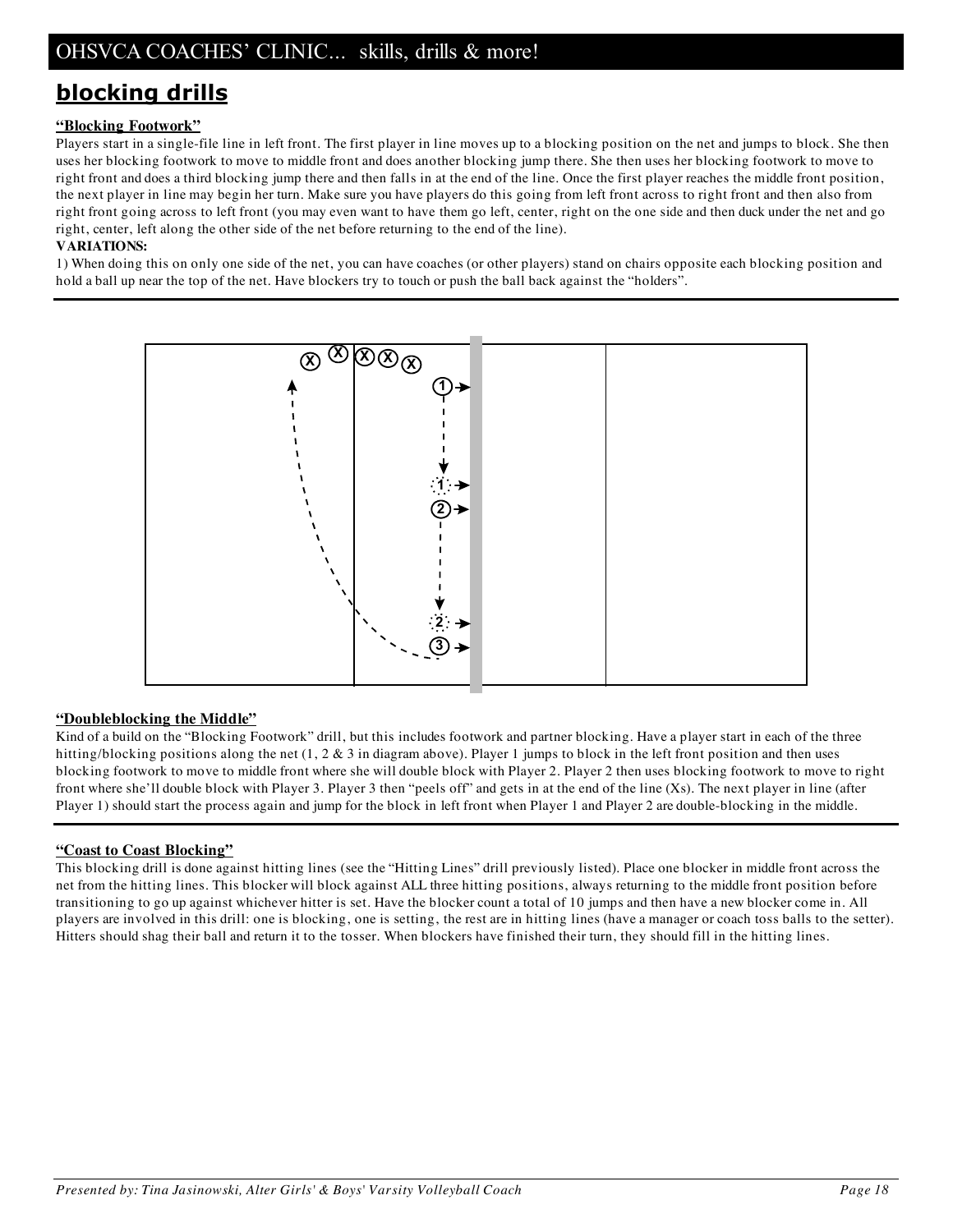# **defense drills**

#### **"10 Touch Drill"**

One player starts out in middle back position and coach is positioned in middle front. Coach is going to randomly toss or hit balls and player needs to touch 10 of them to get out of the drill. This should be a VERY fast-paced drill and is designed to teach the player to move quickly and to GET THE BALL (using floor techniques to recover if necessary). In this drill, court boundaries should not be observed, players should play everything. Touches do not have to be playable, the ball just has to be touched. Really challenge your players on this one.

#### **"Circle Pit Drill"**

All players form a circle on one side of the court. Each player on the perimeter of the circle has a ball. One player is the digger, in the center of the circle (make the circle large enough that the digger is 10 feet from the players on the perimeter). Each player with a ball will hit the ball to the digger who will attempt to dig the ball back to that player. After each hit, the digger turns slightly to face the next player on the perimeter who will be the next one to hit the ball. This continues until the digger has taken a hit from each player around the circle. You may want to have them go around twice before the next player takes a turn in the middle. NOTE: coach your players to hit the ball TO the player in the middle, not to see how hard they can hit it. It should be a fairly hard, but controlled hit.

#### **"Two-Touch Drill"**

Have two players positioned in the backcourt, splitting the court in two. Coach is at the net with a cart of balls and a hander. The coach hits (or tosses) to one of the players in the backcourt. That player plays the ball to her partner and the partner plays the ball back to the coach. If the play back to the coach is good, it is counted as "1" and the coach simply plays the ball back to one of the two players. Set a goal of five or 10 balls that are successfully played back to the coach after a "touch" by each of the two players in the backcourt. This can be as easy or as difficult as necessary (you may even want to modify it depending on the skills of the different players on your team).

#### **"Hitters vs Diggers"**

Split your team into two groups: hitters & diggers. Hitters each have a ball and are lined up along a volleyball sideline, shoulder-to-shoulder, about 7 feet apart from one another. Diggers are lined up, each across from a hitter, approximately 15-20 feet away from the hitter. Each hitter is going to toss to self and hit a ball to the digger across from her/him, the digger will dig and then shuffle to the right to face the next hitter (the last digger in line will need to jog around to the first hitter). Have diggers go thru the hitting line 4x and then switch hitters & diggers.

#### **"Pinball"**

**2 3** Have your players get with partners in the following positions: right back (1s), middle back (2s), out (3s), left back (4s) and setter (5s). In each pair of partners, one player is ON the court and the other is off. Start the drill with a toss to the "on" setter who will set a ball to the coach (C). The coach will then hit/tip a ball to one of the three defenders on the court (1, 2 or 4). The defender needs to dig the ball to the setter so she/he can set back to the coach. Each successful hit, dig, set counts as "1". The group needs a total of "5" and then partners should "flip-flop" their on and off-court positions. The new players now need another total of "5" and then each set of partners rotates to the



position to their left (1 follows 2, 2 follows 3, and

so on). Repeat the drill until each pair has played each position. Make the number needed appropriate for your level of play. In this drill try to get your players to start in "base" as the setter gets the ball and then move out to "defense" before the coach hits.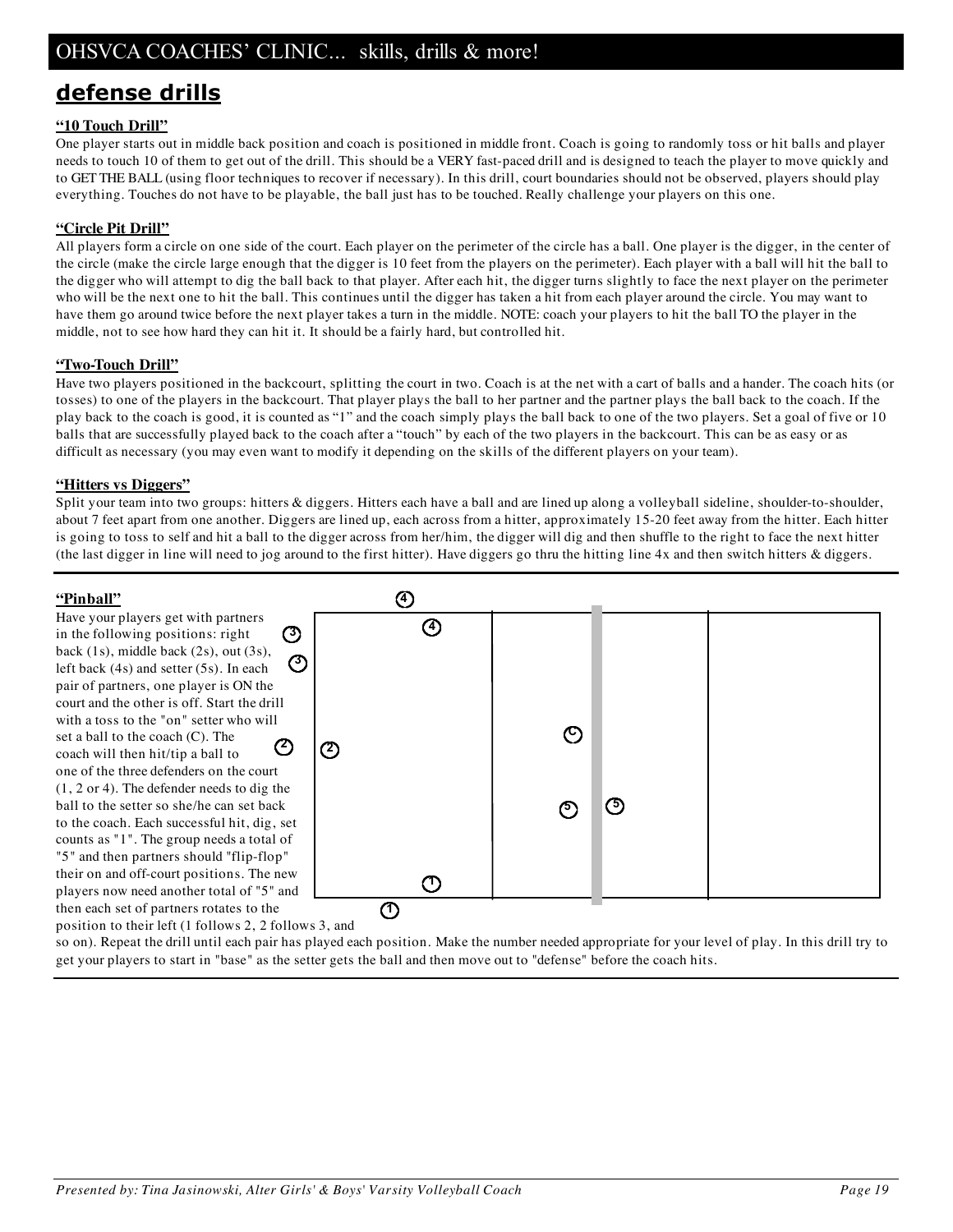# **defense drills**



#### **"Coach's Hit"**

Set your team up in their base defensive alignment, indicated by solid circles (diagram shows alignment for "middle-back" defense). Coach (standing on a box or elevated platform) slaps the ball so that players can move from base to true defensive positions, indicated by "dotted" circles. Coach then hits/tips ball so that players can play out from defense. You can also have a player (T) occasionally yell, "free" and toss a ball over instead so that your defense transitions to their freeball positions. Have players play the ball all the way out. Hit five from each front row position (right front, middle front, left front) then have the defense rotate and repeat the drill.



#### **"Hit-Tip Drill"**

Player starts in position "X" and receives a hit from the coach. Player attempts to dig the ball back to the coach and then shuffles up to position "Y" and receives a tip from the coach. Player attempts to pass ball back to coach. Have player stay in the drill for 10 "hit-tips". For beginner players, the coach can use tosses instead of hits to teach the player quick footwork to ball. If you have a box or elevated platform, the coach can stand on that on the opposite side of the net to hit and you can have a player or other coach "tip" from the floor. Instead of a total number, you could also do this for time - a minute or 30 seconds - and then get a new player on.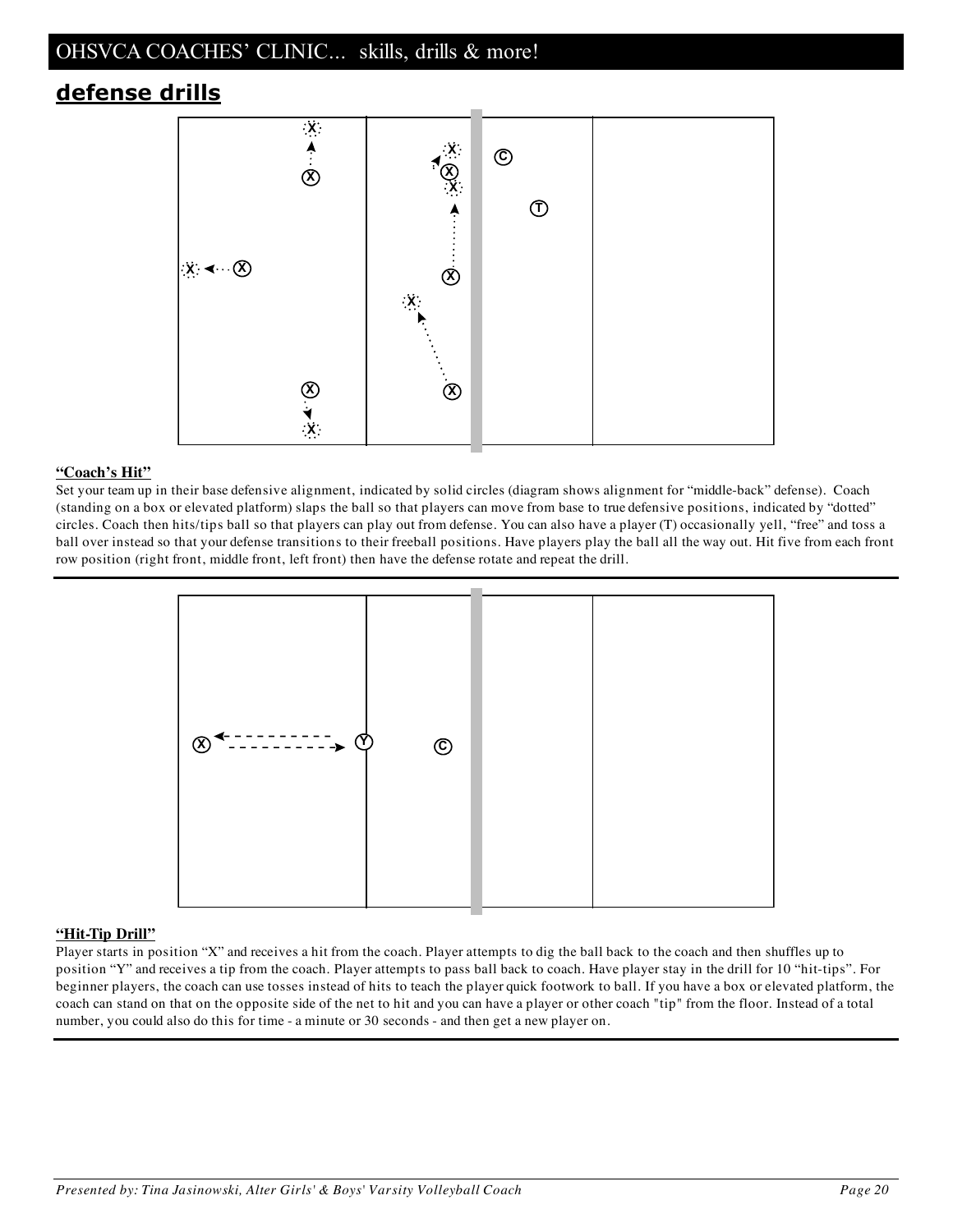# **combination drills**



#### **"Butterfly Drill"**

You will need two players in each of the following positions on BOTH sides of the net: in RIGHT BACK serving or tossing (S), in LEFT BACK passing (P), in the SETTER ZONE setting or target (S1) and if the setter is setting, you'll need a target in left front (T). The servers/tossers in right back (on both sides) serve/toss to the player across the net in LEFT BACK, the "server" then follows her ball and gets in line as a passer. NOTE: if your players cannot serve consistently to zone 5, have them baseball throw the ball instead. The LEFT BACK player passes the ball to the setter (or target) on her side of the net in the SETTER ZONE, the "passer" then follows her ball and gets in line as a setter on her side of the net. If you are using a "live" setter, the setter sets the ball out to the left front target who catches the ball and then goes to the serving line on her side of the court. The setter will follow her set to the target line in left front. If your players are beginners, you will want to eliminate the "setting" and just have passers pass to a TARGET in the setter zone (that target catches the ball and then becomes a server on her side). You can do this for time (we do 10 minutes of this drill for warm-up) or you can have players count each time a pass gets to the target and go until a certain number of target passes are achieved. This drill should just run continuously.



#### **Pass, Set, Hit**

Have 2 players start in the backrow as passers (P's), 2 players in left front as hitters (H's) and 2 players in setting position as setters (S's). Coach tosses (or serves) ball to passers who call the ball and pass to the setter, the passer who passed the ball then runs to the end of the setting line. The setter sets the ball out to the hitter and runs to the end of the hitting line. The hitter hits the ball, shags, hands to coach and then fills in one of the passing lines (X's). You can do this drill for time or you can designate a goal of x-number of good passes or x-number of successful hits.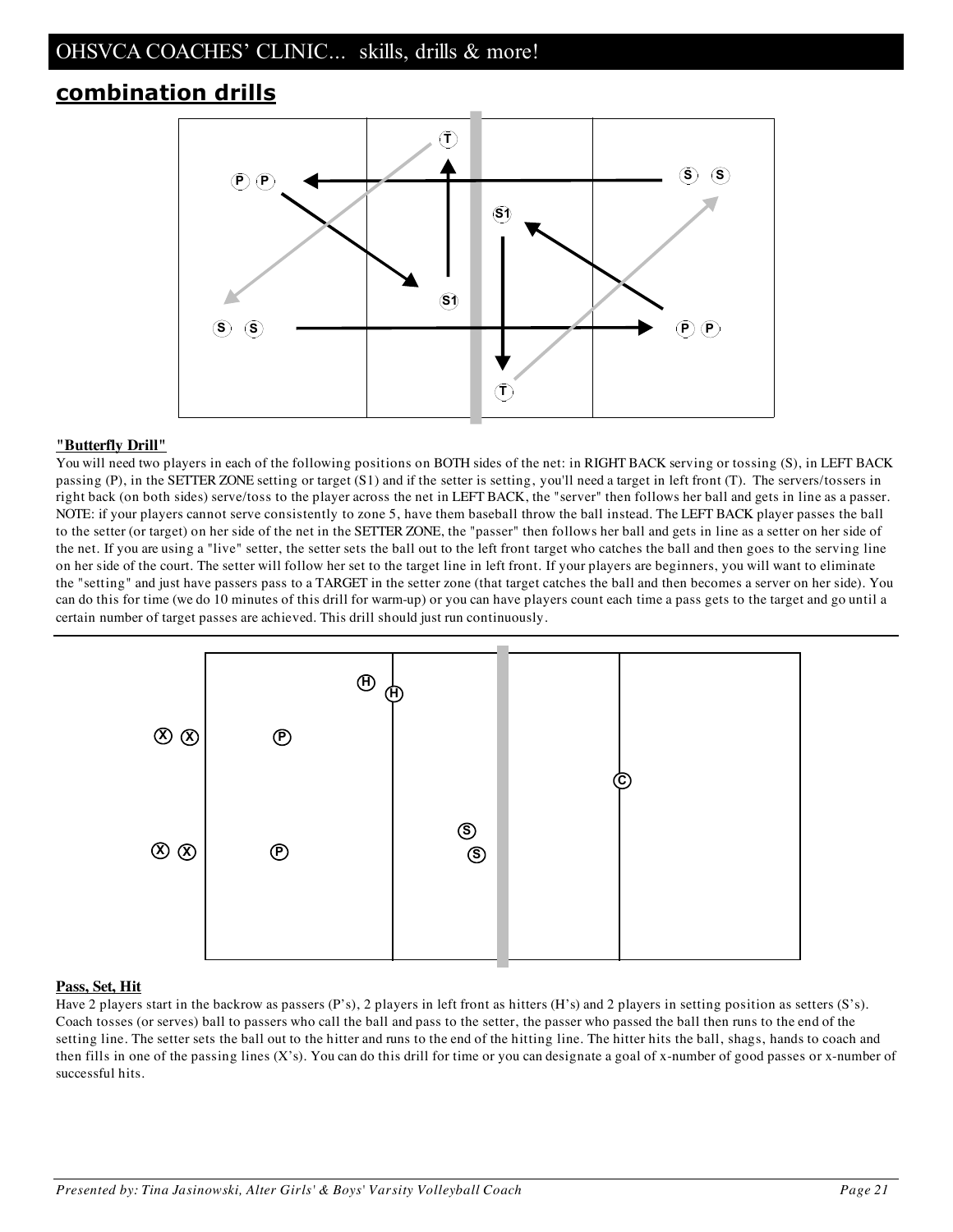# **combination drills**



#### **"Pass and Go" - combination drill**

Have your team get into partners in the following positions: passer/hitter (P) in left back on SIDE A; ONE setter (S) on SIDE A; servers (X) on SIDE B; blockers (B) on SIDE B; and defenders (D) on SIDE B. Servers will serve to the passer in zone 5 (left back, side A). The passer will pass to the setter (S) and will then transition to LEFT FRONT to get ready to hit. The setter will set the pass out to the passer/hitter in left front and that hitter will attack the ball. The passer/hitter's partner will then step into left back to receive the next serve, pass and transition to hit. The defending players on SIDE B will attempt to block or dig the hit - just play the first ball, do not play all the way out. Servers will serve a total of 10 GOOD to zone 5 and then all partners will rotate: passers become defenders, defenders become servers, servers become blockers, blockers become passers. If you have more than one setter, make sure you switch setters! Rotate until each pair has had a chance to pass/hit. You can also do this drill with the passer in right back, transitioning to hit a ball from right front. You can also have the servers TOSS instead of serve.

#### **Play & Chase**

Player  $(X)$  starts in right back and receives a hit from the coach  $(1)$  which she attempts to dig back to the coach. Player sprints to 2, gets a toss from the coach and attempts to pass it back. Player then sprints to 3, gets a toss from the coach and attempts to SET it back. Player then takes



an approach and hits a tossed "set" from the coach (4). Player ducks under the net and sprints into the opposite court to pass a ball that the coach has bounced into that court (5). Next player should be ready to go in the right back position. Have your players complete the cycle two or three times.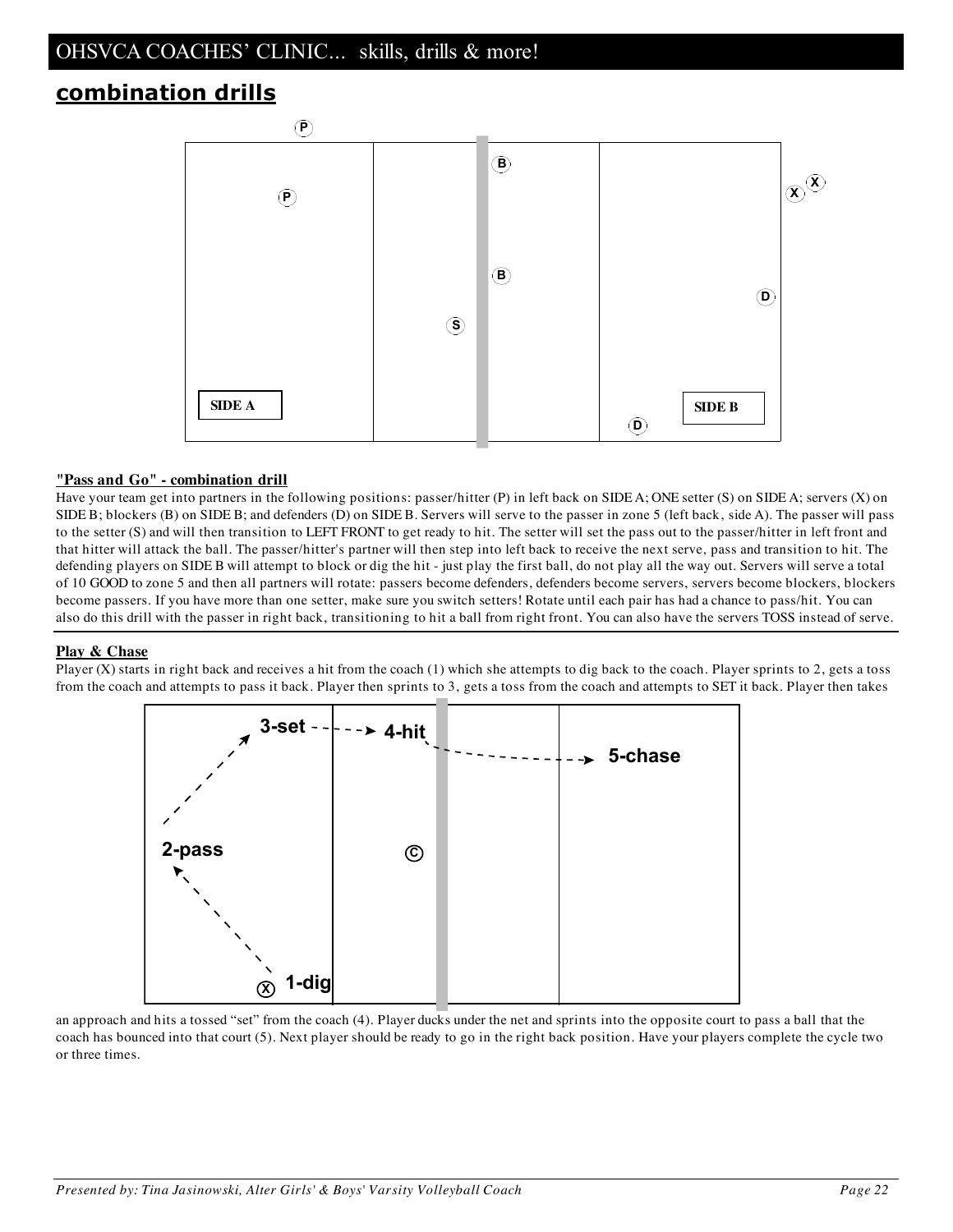# **game situation drills**



#### **"Chase the Ball"**

Players (Xs) line up in two single file lines, side by side one another in left front near the net. Coach (C) slaps the ball or says "go" and the first player in each line run out into the court as the coach tosses a high ball deep into the court. The 1<sup>st</sup> player who reaches the ball passes it up so that the  $2<sup>nd</sup>$  player can pass the ball either back to the coach or over the net. Set a goal of x-number of successful passes back to the coach or over the net. We do this over the net and usually try to have the contact be a downball rather than a pass over. It's a great drill for working on chasing after an errant first pass and it also works on communication between players.

#### **"Serving Side vs Playing Side"**

Line players up on one side as you would in a game. The other side is just serving. Each server serves five (attempts) in a row. The playing side plays the ball out. Depending on your skill level, you can have the playing side simply pass, pass, pass it over; OR pass, set, pass it over; OR pass, set, hit it over. The playing side earns a point each time they successfully play the ball over (which ever method you are using, i.e. "pass, pass, pass"). The playing side rotates with each new server. If you have 12 players, you can have the playing side rotate amongst themselves and after all six players have served on the serving side, have the teams switch roles (playing side becomes servers and servers become playing side), keep score and see which "playing side" can earn the most points. OR, if you have more or less than 12 players, you can just rotate servers into the playing side (have the left back player rotate out of the drill and over to the serving side and have a new player rotate into left front), and set a team goal of 15 or 20 points, or even 10 points of "pass, pass, pass", 10 points of "pass, set, pass" and 10 points of "pass, set, hit".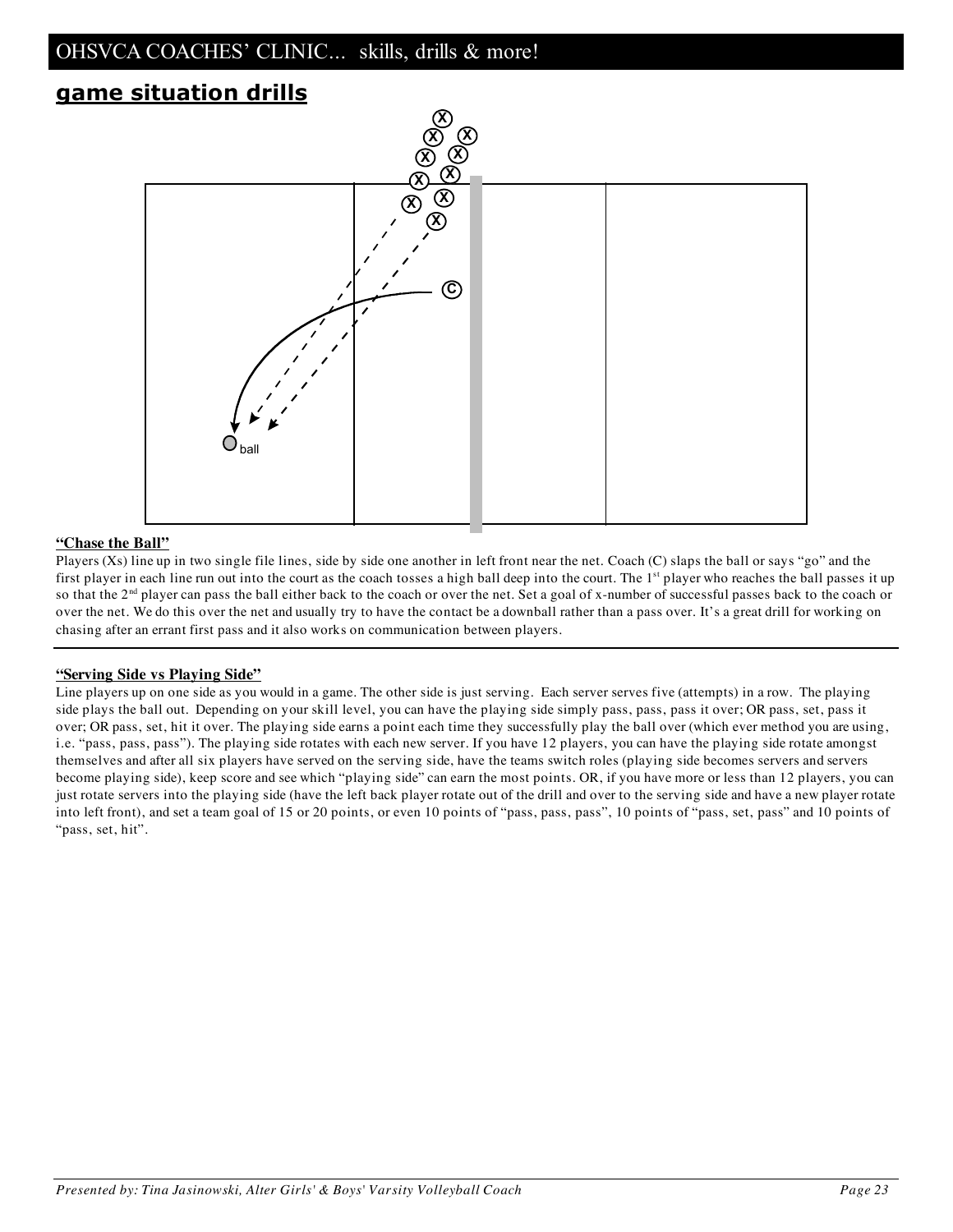# **game situation drills**



#### **"Hitting Lines vs Defense"**

Place six players in defensive formation (X's) on one side of the court (this diagram shows a "middle back" defense). The remaining players and a setter (S) should line up in hitting lines (H's) on the other side. Coach (C) tosses the ball to the setter on the hitting side, setter sets to one of the hitters in a hitting line (her choice, random selection). The defensive side plays defense against the hit and tries to play the ball all the way out, back over the net (this may be pass/set/hit or just pass/pass/pass). Rotate the defensive players every five tosses to the setter. Toss 25 balls for the setter to set the hitters and then switch the hitting team and the defending team. You can also do this with all the hitters hitting just from one position to focus on defending that particular player.

#### **"Simulated Play Drill"**

Split your team into offense (0's) and defense (X's). Place them in the formations that you will be using (the diagram is showing a 6-2 offense



with the setter "S" coming from the backrow and a middle back defense on the defensive side). The coach (C) is off the court and will toss the ball onto the offensive side. Players do NOT play the ball, but catch it and then toss it to the next player (setter, hitter, whoever should be next). The rest of the players on the court (both offense and defense) adjust their positions according to where the ball has been tossed. Offensive players should be moving into offensive coverage positions and defensive players should move to defensive positions. Have the players actually toss the ball over the net to simulate an attack so that the defensive team now transitions to offense and the offensive teams transitions to defense. This drill is very slow-paced and is designed to teach positioning and coverage. You can then progress up to actually "playing" the ball out instead of tossing, but make sure that you intervene when positions are incorrect.